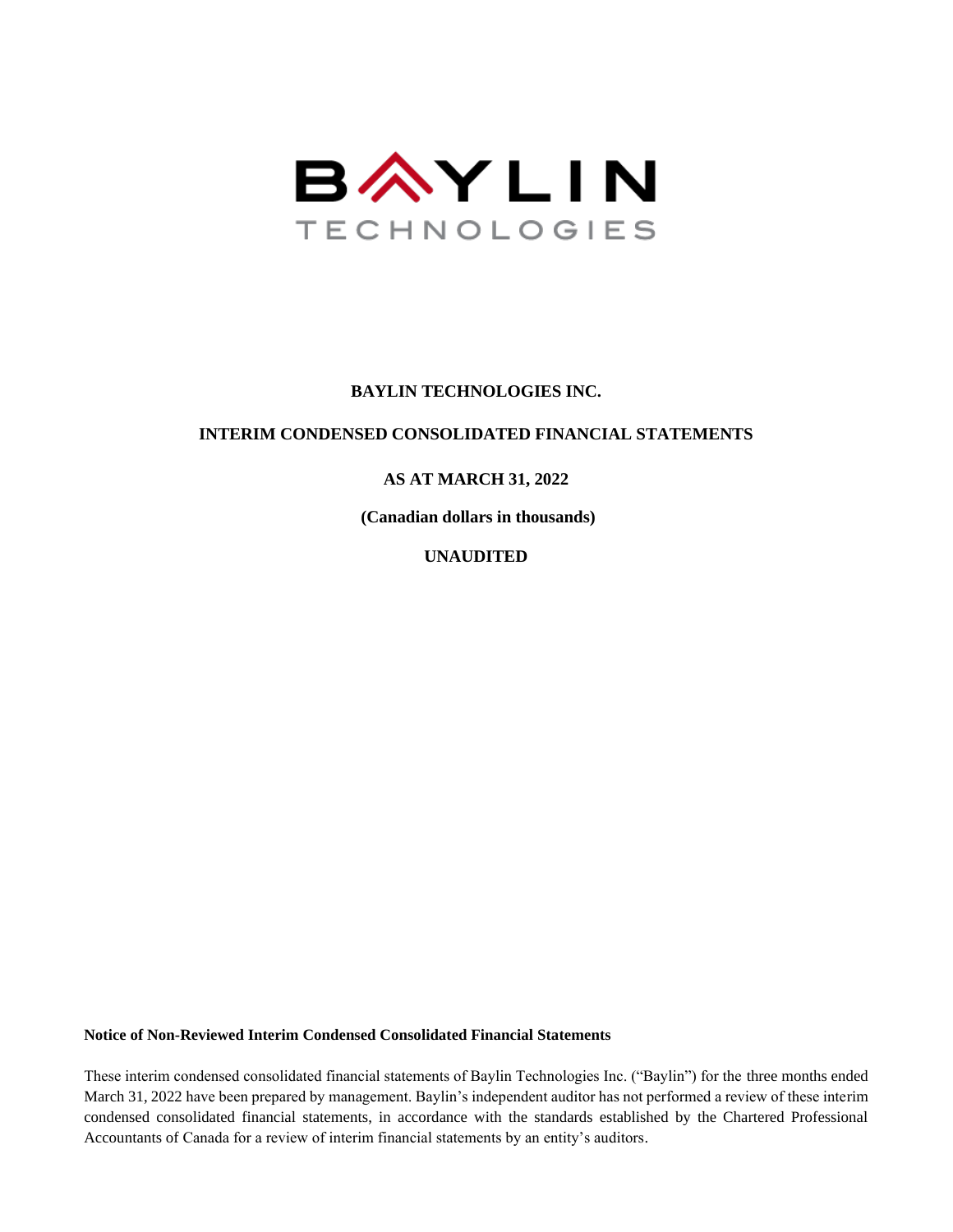#### **INDEX**

| Interim Condensed Consolidated Statements of Financial Position                 |          |  |  |
|---------------------------------------------------------------------------------|----------|--|--|
| <b>Interim Condensed Consolidated Statements of Loss and Comprehensive Loss</b> |          |  |  |
| <b>Interim Condensed Consolidated Statements of Changes in Equity</b>           |          |  |  |
| <b>Interim Condensed Consolidated Statements of Cash Flows</b>                  |          |  |  |
| Notes to Interim Condensed Consolidated Financial Statements                    | $7 - 22$ |  |  |

Date of approval of consolidated financial statements: May 11, 2022

*"Jeffrey C. Royer" "Leighton Carroll" "Dan Nohdomi"*

**Jeffrey C. Royer Leighton Carroll Dan Nohdomi Chairman of the Board of Directors Chief Executive Officer Chief Financial Officer**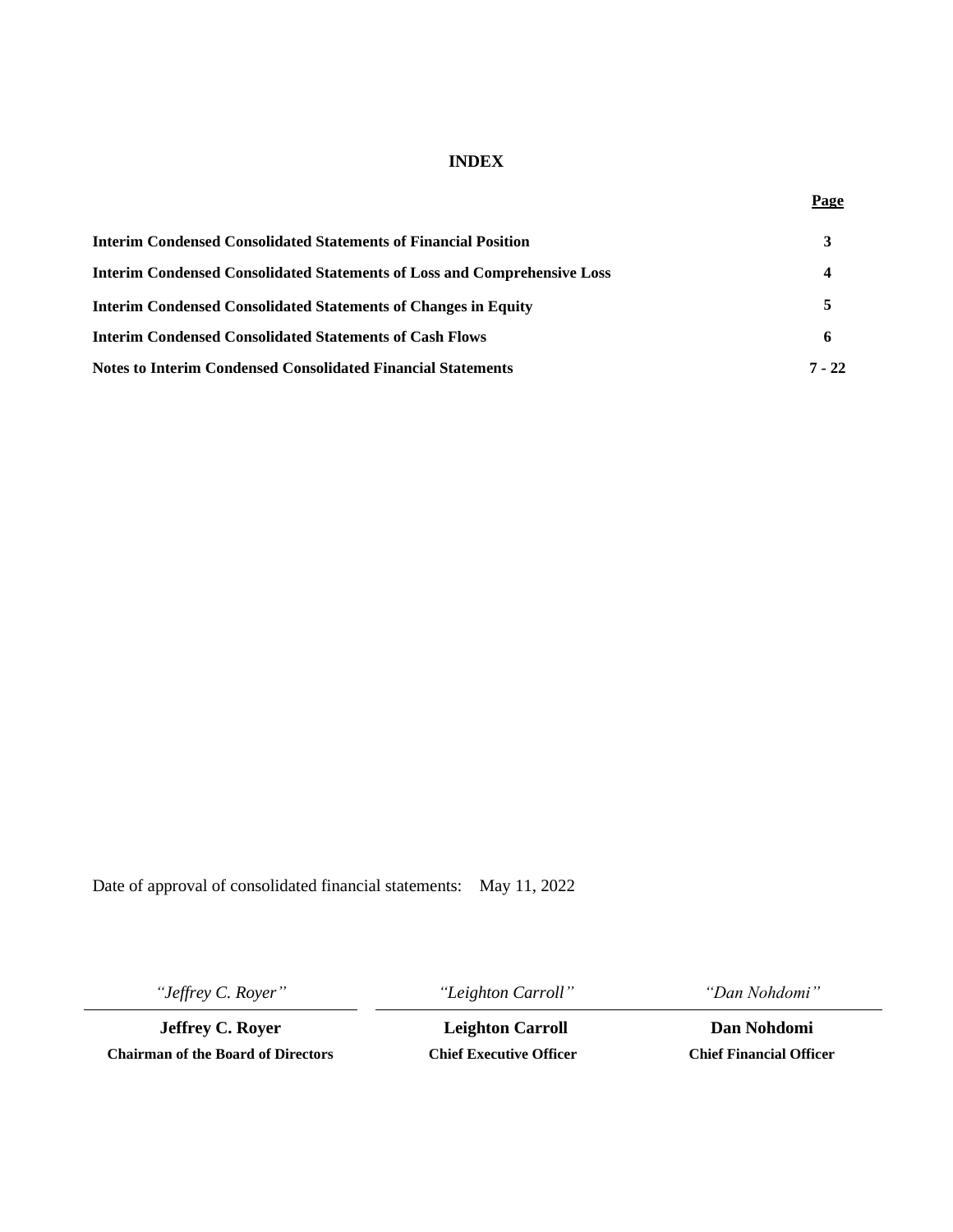Interim Condensed Consolidated Statements of Financial Position (unaudited)

Canadian dollars in thousands

|                                          | March 31,<br>2022 | December 31,<br>2021 |  |  |  |
|------------------------------------------|-------------------|----------------------|--|--|--|
| <b>ASSETS</b>                            |                   |                      |  |  |  |
| <b>CURRENT ASSETS</b>                    |                   |                      |  |  |  |
| Cash and cash equivalents                | \$<br>12,742      | \$<br>19,674         |  |  |  |
| Trade and other receivables              | 23,128            | 20,232               |  |  |  |
| Other current assets                     | 5,504             | 3,753                |  |  |  |
| Assets held for sale                     | 1,596             | 1,596                |  |  |  |
| Inventories                              | 17,743            | 15,831               |  |  |  |
|                                          | 60,713            | 61,086               |  |  |  |
| NON-CURRENT ASSETS                       |                   |                      |  |  |  |
| Property, plant and equipment            | 11,836            | 12,491               |  |  |  |
| Right of use assets                      | 9,354             | 9,771                |  |  |  |
| Other long-term assets                   | 64                | 214                  |  |  |  |
| Equity method investment                 |                   | 189                  |  |  |  |
| Intangibles                              | 8,026             | 9,282                |  |  |  |
|                                          | 29,280            | 31,947               |  |  |  |
| <b>TOTAL ASSETS</b>                      | \$<br>89,993      | \$<br>93,033         |  |  |  |
| <b>LIABILITIES AND EQUITY</b>            |                   |                      |  |  |  |
| <b>CURRENT LIABILITIES</b>               |                   |                      |  |  |  |
| Credit from banks                        | \$<br>10,486      | \$<br>10,787         |  |  |  |
| Accounts payable and accrued liabilities | 31,808            | 28,573               |  |  |  |
| Short-term portion of long-term loans    | 19,438            | 21,072               |  |  |  |
| Short-term portion of lease liability    | 1,464             | 1,389                |  |  |  |
| Income tax payable                       | 29                | 31                   |  |  |  |
|                                          | 63,225            | 61,852               |  |  |  |
| NON-CURRENT LIABILITIES                  |                   |                      |  |  |  |
| Long-term portion of lease liability     | 10,085            | 10,651               |  |  |  |
| Convertible debentures                   | 4,859             | 4,859                |  |  |  |
| Employee benefit liabilities, net        | 2,520             | 2,586                |  |  |  |
| Deferred tax liabilities                 |                   | 853                  |  |  |  |
| Other long-term liabilities              | 457               | 451                  |  |  |  |
|                                          | 17,921            | 19,400               |  |  |  |
| <b>TOTAL LIABILITIES</b>                 | 81,146            | 81,252               |  |  |  |
| SHAREHOLDERS' EQUITY                     |                   |                      |  |  |  |
| Share capital                            | 172,720           | 172,700              |  |  |  |
| Share-based payment reserve              | 4,468             | 4,240                |  |  |  |
| Accumulated other comprehensive income   | 10,660            | 10,769               |  |  |  |
| Accumulated deficit                      | (179,001)         | (175, 928)           |  |  |  |
| <b>TOTAL EQUITY</b>                      | 8,847             | 11,781               |  |  |  |
| TOTAL LIABILITIES AND EQUITY             | \$<br>89,993      | \$<br>93,033         |  |  |  |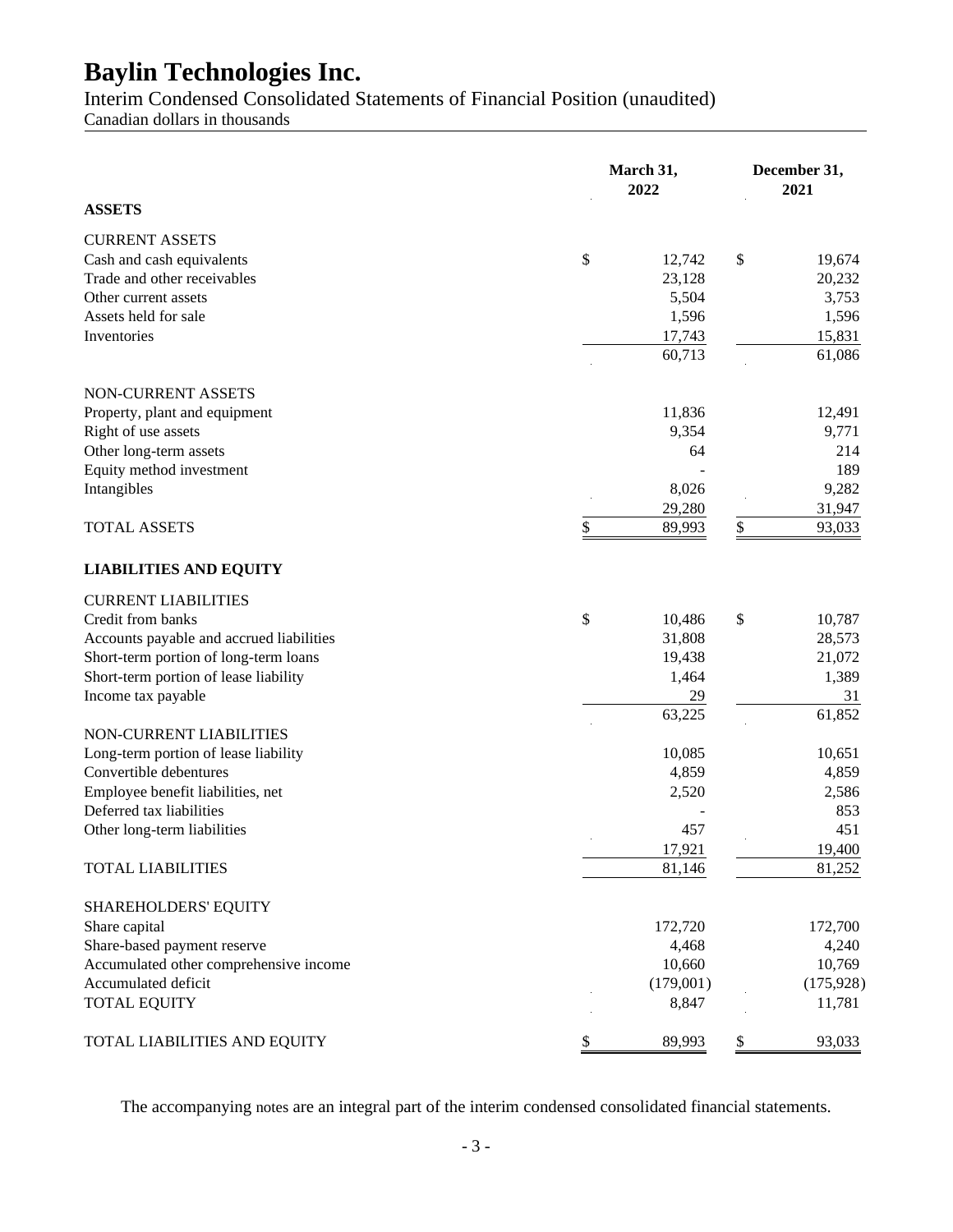Interim Condensed Consolidated Statements of Loss and Comprehensive Loss (unaudited) Canadian dollars in thousands except per share and weighted average share figures

|                                                                   | 2022           | For the three months ended March 31,<br>2021 |                |  |  |
|-------------------------------------------------------------------|----------------|----------------------------------------------|----------------|--|--|
| <b>Revenues</b>                                                   | \$<br>30,974   | \$                                           | 23,460         |  |  |
| Cost of sales                                                     | 22,918         |                                              | 19,863         |  |  |
| Gross profit                                                      | 8,056          |                                              | 3,597          |  |  |
| <b>Operating expenses</b>                                         |                |                                              |                |  |  |
| Selling and marketing expenses                                    | 1,839          |                                              | 2,093          |  |  |
| Research and development expenses                                 | 3,126<br>5,978 |                                              | 3,083<br>3,996 |  |  |
| General and administrative expenses                               |                |                                              |                |  |  |
|                                                                   | 10,943         |                                              | 9,172          |  |  |
| <b>Operating loss</b>                                             | (2,887)        |                                              | (5,575)        |  |  |
| Finance expense (income), net                                     | 801            |                                              | 914            |  |  |
| Investment expense, net                                           | 189            |                                              | 12             |  |  |
| Fair value adjustments                                            |                |                                              | 1,943          |  |  |
| Loss before income taxes                                          | (3,877)        |                                              | (8, 444)       |  |  |
| Income tax expense (recovery)                                     | (804)          |                                              | 18             |  |  |
| <b>Net loss</b>                                                   | \$<br>(3,073)  | \$                                           | (8, 462)       |  |  |
| Items that may be reclassified to profit or loss                  |                |                                              |                |  |  |
| Amount arising from translation of foreign operations, net of tax | (109)          |                                              | (215)          |  |  |
| Other comprehensive loss (net of tax effect)                      | \$<br>(109)    | \$                                           | (215)          |  |  |
| <b>Total comprehensive loss</b>                                   | \$<br>(3,182)  | \$                                           | (8,677)        |  |  |
|                                                                   |                |                                              |                |  |  |
| Basic and diluted net loss per share                              | \$<br>(0.04)   | \$                                           | (0.17)         |  |  |
| Weighted average shares outstanding                               | 80,100,664     |                                              | 48,755,702     |  |  |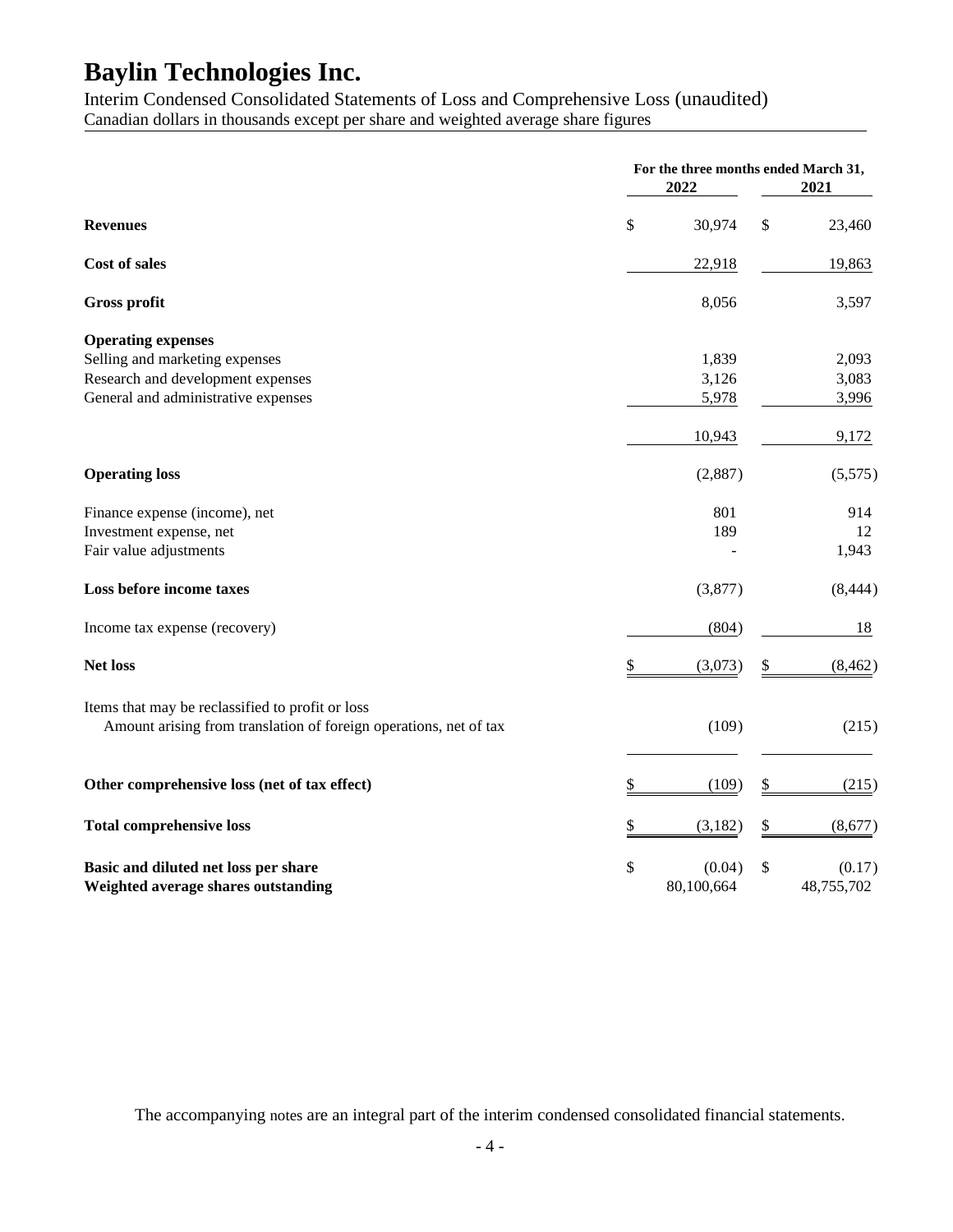Interim Condensed Consolidated Statements of Changes in Equity (unaudited) Canadian dollars in thousands except number of shares outstanding

|                               | Number of<br>shares<br>outstanding | <b>Share</b><br>capital | Share-<br>based<br>payment<br>reserve | <b>Accumulated</b><br>deficit | <b>Accumulated</b><br>other<br>comprehensive<br>income (loss) |               | <b>Total</b><br>equity |
|-------------------------------|------------------------------------|-------------------------|---------------------------------------|-------------------------------|---------------------------------------------------------------|---------------|------------------------|
|                               |                                    |                         |                                       |                               |                                                               |               |                        |
| Balance as of January 1, 2022 | 80,095,014                         | \$<br>172,700           | \$<br>4,240                           | \$<br>$(175,928)$ \$          | 10,769                                                        | <sup>\$</sup> | 11,781                 |
| Net loss                      |                                    |                         |                                       | (3,073)                       |                                                               |               | (3,073)                |
| Other comprehensive loss      |                                    |                         |                                       |                               | (109)                                                         |               | (109)                  |
| Share-based payment           | 21,976                             | 20                      | 228                                   |                               |                                                               |               | 248                    |
| Balance as of March 31, 2022  | 80,116,990                         | \$<br>172,720           | \$<br>4,468                           | $(179,001)$ \$                | 10,660                                                        | \$            | 8,847                  |
|                               | Number of<br>shares<br>outstanding | <b>Share</b><br>capital | Share-<br>based<br>payment<br>reserve | <b>Accumulated</b><br>deficit | <b>Accumulated</b><br>other<br>comprehensive<br>income        |               | <b>Total</b><br>equity |
| Balance as of January 1, 2021 | 48,014,660                         | \$<br>142,160           | \$<br>4,426                           | \$<br>$(108,508)$ \$          | 10,785                                                        | \$            | 48,863                 |
| Net loss                      |                                    |                         |                                       | (8, 462)                      |                                                               |               | (8, 462)               |
| Other comprehensive income    |                                    |                         |                                       |                               | (215)                                                         |               | (215)                  |
| Share-based payments          |                                    | 250                     | (597)                                 |                               |                                                               |               | (347)                  |
| Share issuances               | 3,218,958                          | 3,797                   |                                       |                               |                                                               |               | 3,797                  |
| Balance as of March 31, 2021  | 51,233,618                         | \$<br>146,207           | \$<br>3,829                           | \$<br>$(116,970)$ \$          | 10,570                                                        | \$            | 43,636                 |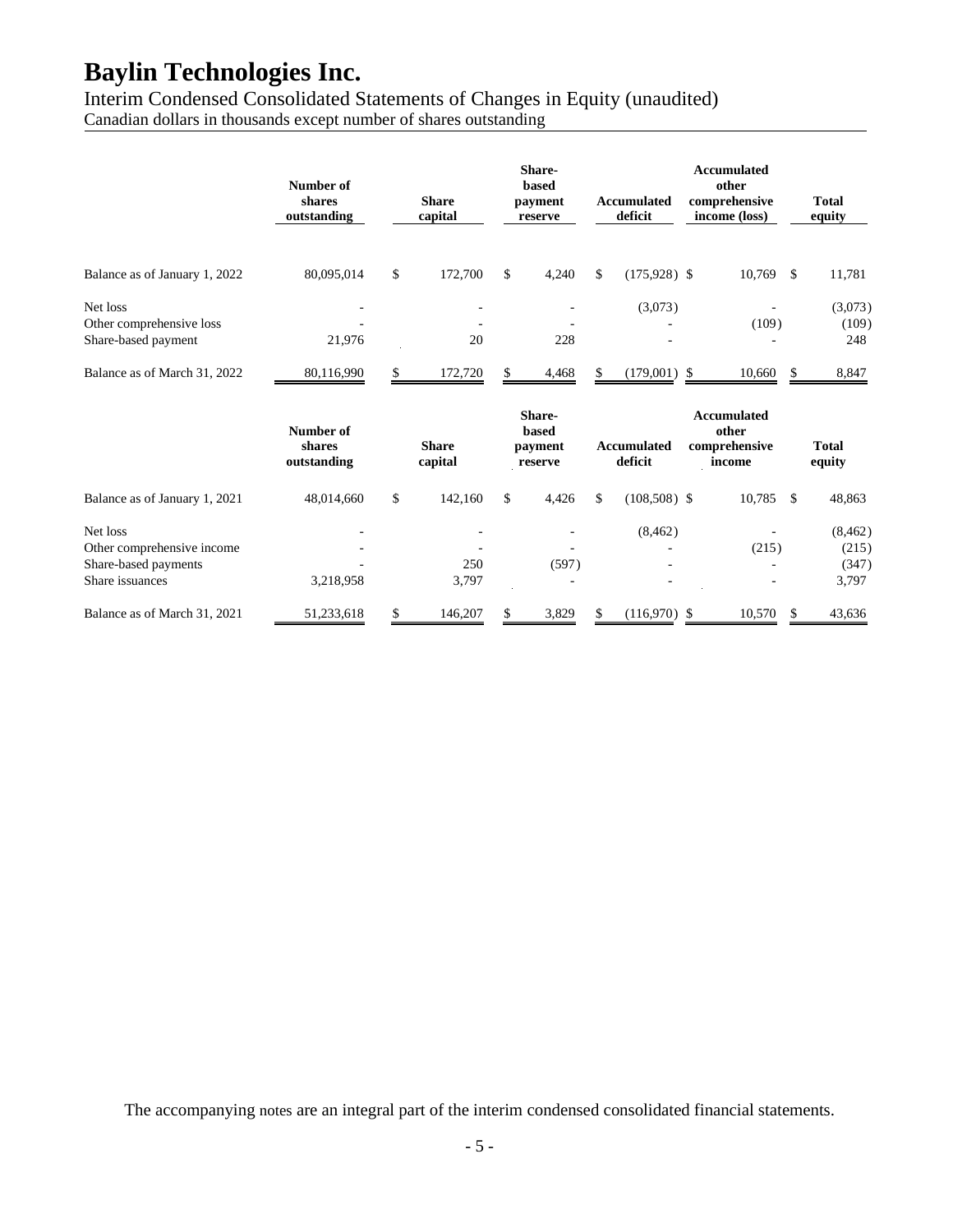### Interim Condensed Consolidated Statements of Cash Flows (unaudited)

Canadian dollars in thousands

|                                                                            | 2022          | For the three months ended March 31,<br>2021 |          |  |
|----------------------------------------------------------------------------|---------------|----------------------------------------------|----------|--|
| <b>Cash flows from operating activities</b>                                |               |                                              |          |  |
| Net loss                                                                   | \$<br>(3,073) | \$                                           | (8, 462) |  |
| Adjustments to reconcile net loss to net cash used in operating activities |               |                                              |          |  |
| Share-based payment                                                        | 248           |                                              | 117      |  |
| Depreciation                                                               | 1,386         |                                              | 1,587    |  |
| Amortization                                                               | 1,255         |                                              | 1,272    |  |
| Finance expense, net                                                       | 801           |                                              | 914      |  |
| Loss from sale of property, plant and equipment                            | 6             |                                              |          |  |
| Share of net loss of equity method investment                              | 189           |                                              | 12       |  |
| Income tax expense (benefit)                                               | (804)         |                                              | 18       |  |
| Fair value adjustment                                                      |               |                                              | 1,942    |  |
| Unrealized foreign exchange gains                                          | (349)         |                                              | (684)    |  |
|                                                                            | 2,732         |                                              | 5,178    |  |
| Changes in asset and liability items                                       |               |                                              |          |  |
| (Increase) decrease in trade receivables                                   | (3,151)       |                                              | 860      |  |
| (Increase) decrease in other current assets                                | (1, 562)      |                                              | 407      |  |
| Increase in inventories                                                    | (2,029)       |                                              | (2,521)  |  |
| Increase in accounts payables and accrued liabilities                      | 3,480         |                                              | 1,728    |  |
|                                                                            | (3,262)       |                                              | 474      |  |
| Cash paid and received during the year for                                 |               |                                              |          |  |
| Interest paid, net                                                         | (496)         |                                              | (378)    |  |
| Taxes paid, net                                                            | (73)          |                                              | (127)    |  |
|                                                                            | (569)         |                                              | (505)    |  |
| Net cash used in operating activities                                      | (4,172)       |                                              | (3,315)  |  |
| <b>Cash flows from investing activities</b>                                |               |                                              |          |  |
| Purchase of property, plant and equipment                                  | \$<br>(637)   | \$                                           | (191)    |  |
| Net cash used in investing activities                                      | (637)         |                                              | (191)    |  |
| <b>Cash flows from financing activities</b>                                |               |                                              |          |  |
| Cash received from share issuance                                          | \$            | \$                                           | 3,333    |  |
| Proceeds from (repayment of) credit from banks and other long term loans   | (457)         |                                              | 3,848    |  |
| Repayment of term loan                                                     | (937)         |                                              | (943)    |  |
| Principal elements of lease payments                                       | (480)         |                                              | (429)    |  |
| Net cash generated by (used in) financing activities                       | (1,874)       |                                              | 5,809    |  |
| Exchange differences on balances of cash and cash equivalents              | (249)         |                                              | (320)    |  |
| Increase (decrease) in cash and cash equivalents                           | \$<br>(6,932) | \$                                           | 1,983    |  |
| Cash and cash equivalents at the beginning of the period                   | 19,674        |                                              | 11,205   |  |
| Cash and cash equivalents at the end of the period                         | \$<br>12,742  | \$                                           | 13,188   |  |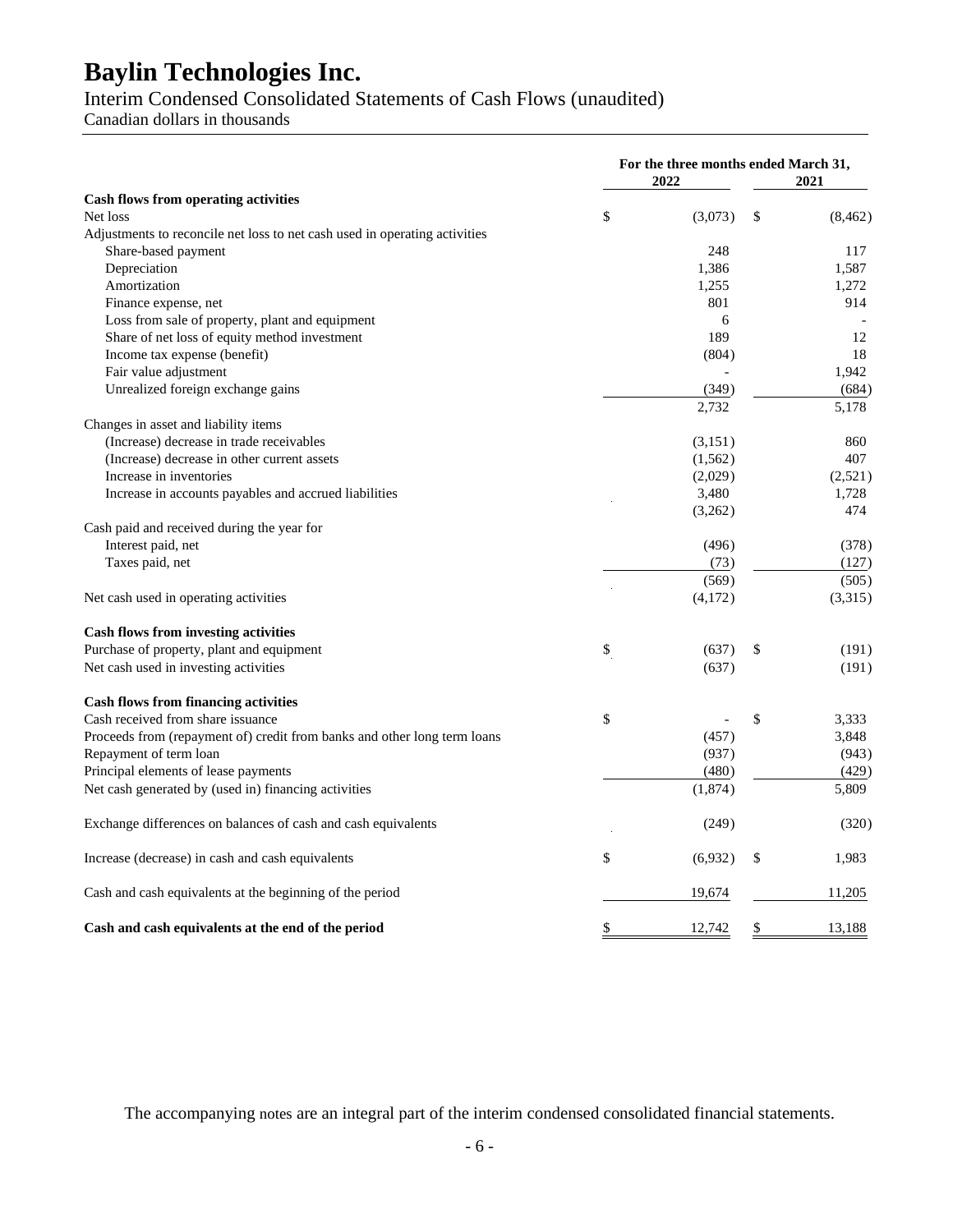Notes to the Interim Condensed Consolidated Financial Statements (unaudited) Canadian dollars in thousands, except per share amounts

#### **NOTE 1: NATURE OF OPERATIONS**

Baylin Technologies Inc. ("Baylin") was incorporated pursuant to the laws of the Province of Ontario on September 24, 2013. Baylin's registered office is located at 181 Bay Street, Suite 1800, Toronto, Ontario, Canada.

Baylin, together with its subsidiaries (collectively, the "Company" or the "Group"), is a diversified global wireless technology company. Baylin focuses on research, design, development, manufacturing and sales of passive and active radio frequency ("RF") and satellite communications products, and supporting services. The Company's products are marketed and sold under the brand names of Galtronics, Advantech Wireless and Alga Microwave. Baylin's common shares and convertible debentures are publicly traded on the Toronto Stock Exchange (TSX: BYL and BYL.DB).

#### **Approval of financial statements**

These interim condensed consolidated financial statements of the Company for the three months ended March 31, 2022 have been prepared by management of Baylin and were authorized for issuance in accordance with a resolution of the board of directors passed on May 11, 2022.

### **NOTE 2: BASIS OF PREPARATION**

The interim condensed consolidated financial statements for the three months ended March 31, 2022 have been prepared in accordance with IAS 34, Interim Financial Reporting.

The interim condensed consolidated financial statements do not include all the information and disclosures required in the annual financial statements and should be read in conjunction with the Company's annual audited consolidated financial statements for the year ended December 31, 2021 (the "Annual Financial Statements"), which have been prepared in accordance with International Financial Reporting Standards ("IFRS") as issued by the International Accounting Standards Board ("IASB").

#### **NOTE 3: SIGNIFICANT ACCOUNTING POLICIES**

As of March 31, 2022 there have been no material changes to the significant accounting policies as outlined in Note 3 of the Annual Financial Statements, except as disclosed in Note 4.

### **NOTE 4: DISCLOSURES OF NEW STANDARDS ADOPTED AND PRIOR TO ADOPTION**

#### **New standards and amendments adopted**

Certain new standards and amendments that have an impact on the interim condensed consolidated financial statements of the Company became effective on January 1, 2022 are as follows:

On May 14, 2020, the IASB issued amendments to IFRS 3 Business Combinations that added an explicit statement that an acquirer does not recognize contingent assets acquired in a business combination.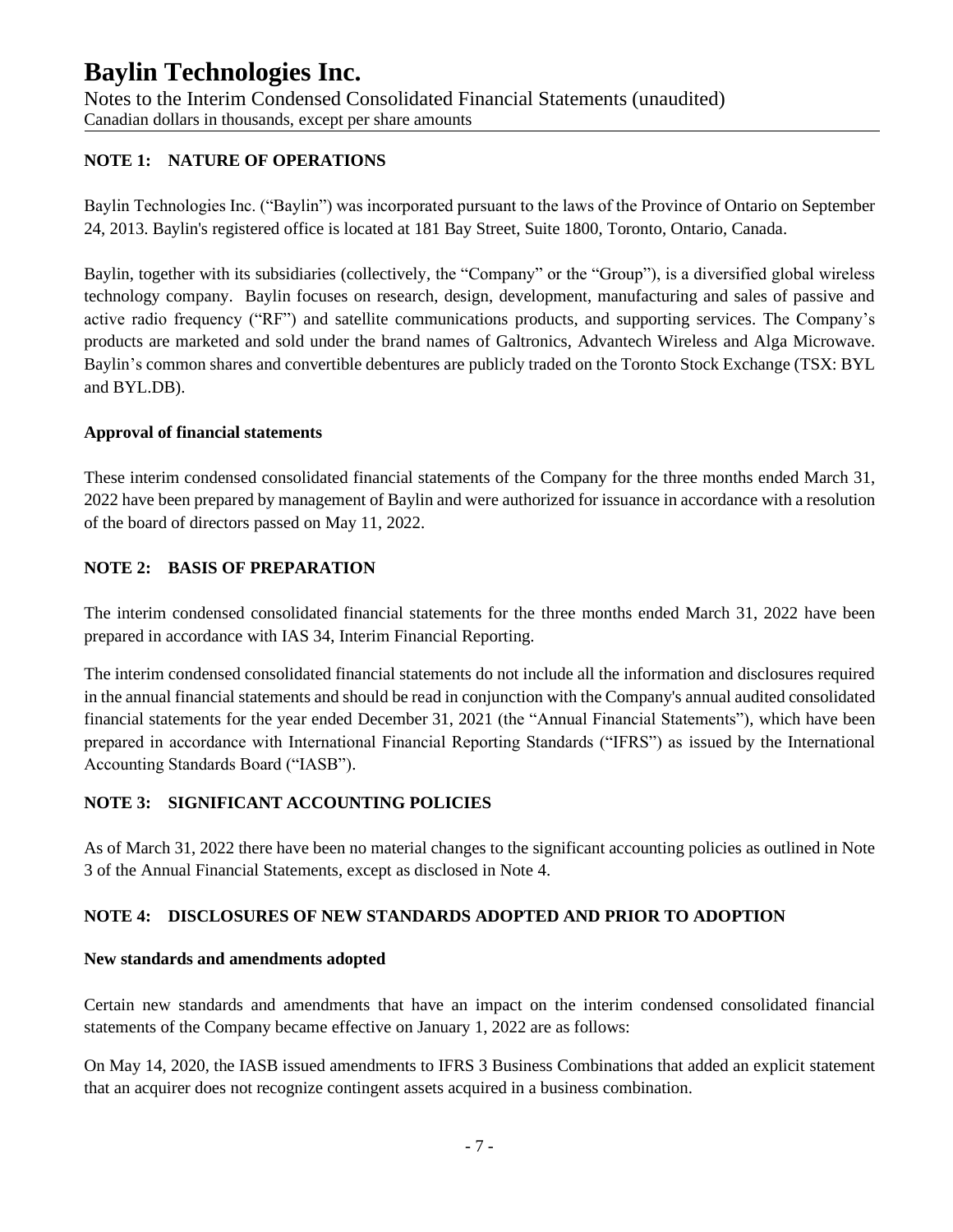Notes to the Interim Condensed Consolidated Financial Statements (unaudited) Canadian dollars in thousands, except per share amounts

On May 14, 2020, the IASB issued amendments to IAS 16, Property, Plant and Equipment which prohibit deducting from the cost of an item of property, plant and equipment any proceeds from selling items produced while bringing that asset to the location and condition necessary for it to be capable of operating in the manner intended by management. Instead, an entity recognizes the proceeds from selling such items, and the cost of producing those items, in profit or loss. An entity applies the amendments retrospectively only to items of property, plant and equipment that are brought to the location and condition necessary for them to be capable of operating in the manner intended by management on or after the beginning of the earliest period presented in the financial statements in which the entity first applies the amendments.

On May 14, 2020, the IASB issued amendments to IAS 37, Provisions, Contingent Liabilities and Contingent Assets providing guidance regarding the costs a company should include as the cost of fulfilling a contract when assessing whether a contract is onerous. The amendments specify that the cost of fulfilling a contract comprises the costs that relate directly to the contract and can either be incremental costs of fulfilling that contract or an allocation of other costs that relate directly to fulfilling contracts.

On May 14, 2020, the IASB issued amendments to IFRS 9, Financial Instruments, which clarify which fees an entity includes when it applies the "10 per cent test" in assessing whether to derecognize a financial liability. An entity includes only fees paid or received between the entity (the borrower) and the lender, including fees paid or received by either the entity or the lender on the other's behalf.

#### **New standards and interpretations not yet adopted**

The following are new standards that have been issued but are not yet in effect and which are relevant to the Group:

On January 23, 2020, the IASB issued Classification of Liabilities as Current or Non-Current (Amendments to IAS 1) providing a more general approach to the classification of liabilities under IAS 1 based on the contractual arrangements in place at the reporting date. The amendments are effective for annual periods beginning on or after 1 January 2023.

On 12 February 2021, the IASB issued 'Disclosure of Accounting Policies (Amendments to IAS 1 and IFRS Practice Statement 2)' with amendments that are intended to help preparers in deciding which accounting policies to disclose in their financial statements. The amendments are effective for annual periods beginning on or after 1 January 2023.

On 12 February 2021, the IASB issued 'Definition of Accounting Estimates (Amendments to IAS 8)' to help entities to distinguish between accounting policies and accounting estimates. The amendments are effective for annual periods beginning on or after 1 January 2023.

On May 7, 2021, the IASB issued amendments to IAS 12, Income Taxes, which clarifies the accounting related to deferred taxes related to assets and liabilities arising from a single transaction. It requires the recognition of both the current tax consequences of transactions and events and the future tax consequences of the future recovery or settlement of the carrying amount of an entity's assets and liabilities. Differences between the carrying amount and tax base of assets and liabilities, and carried forward tax losses and credits, are recognized, with limited exceptions,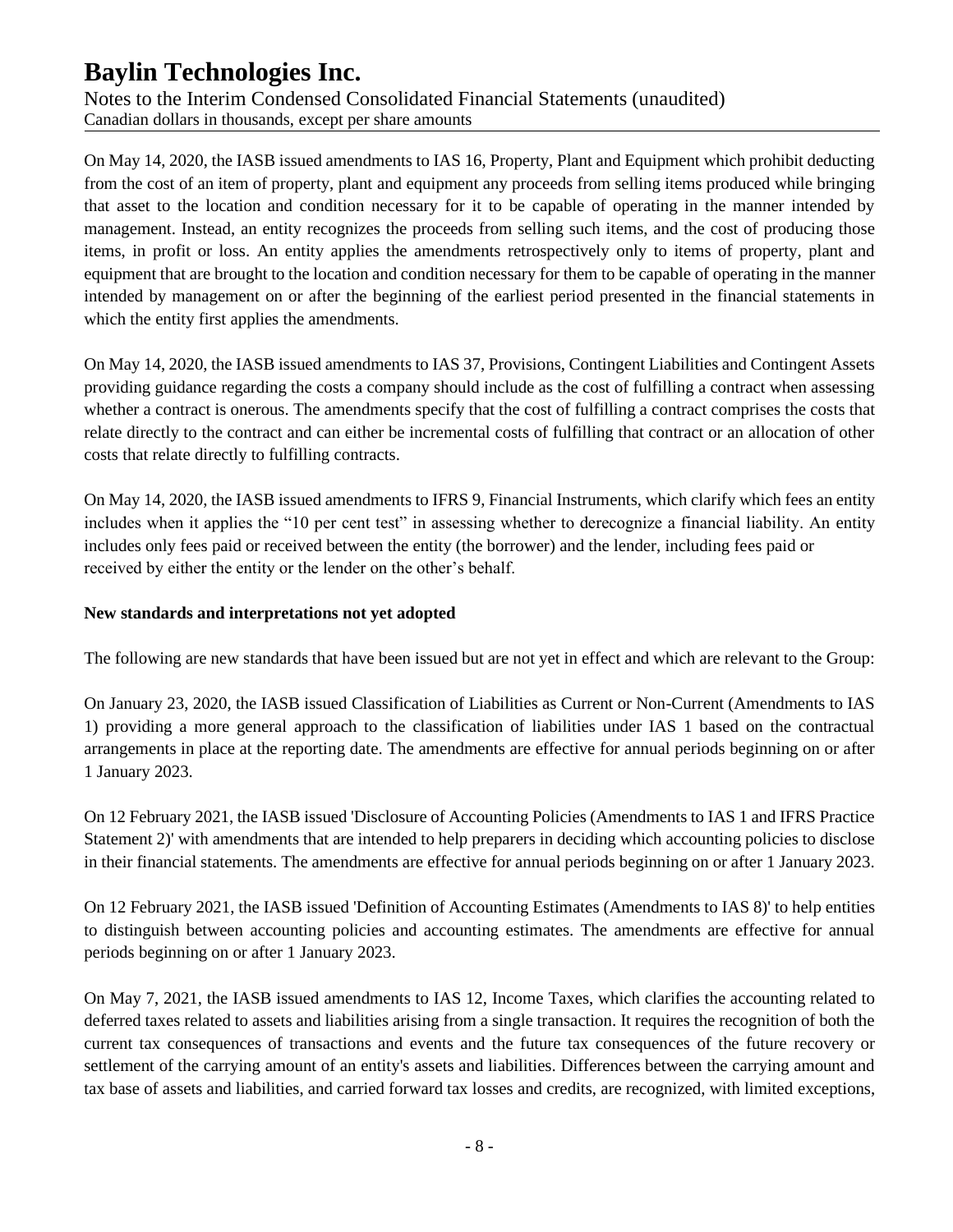Notes to the Interim Condensed Consolidated Financial Statements (unaudited) Canadian dollars in thousands, except per share amounts

as deferred tax liabilities or deferred tax assets, with the latter also being subject to a 'probable profits' test. The amendments are effective for annual periods beginning on or after January 1, 2023.

The Company is in the process of evaluating the impact of these standard on its consolidated financial statements.

### **NOTE 5: SIGNIFICANT ACCOUNTING JUDGMENTS, ESTIMATES AND ASSUMPTIONS**

The preparation of the financial statements requires management to make judgements, estimates and assumptions that have an effect on the application of the accounting policies and on the reported amounts of assets, liabilities, revenues and expenses. Changes in accounting estimates are reported in the period of the change in estimate.

Management regularly reviews and makes an assessment of the Company's ability to continue as a going concern. This assessment relies on significant judgements and assumptions, taking into account known future information, including whether events or conditions create material uncertainties that may cast significant doubt on the ability to continue as a going concern.

In assessing the Company's ability to continue as a going concern, management has a reasonable expectation that the Company will be able (i) to fund operating and debt service requirements for the next 12 months and (ii) to refinance the Revolving Facility and Term Loan when they mature on September 30, 2022.

The provision for impairment of inventories assessment requires a degree of estimation and judgement. The level of the provision is assessed by taking into account the recent sales experience, the ageing of inventories and other factors that affect inventory obsolescence.

There have been no other significant changes to the Company's critical accounting judgments, estimates and assumptions made since the annual financial reporting for the year ended December 31, 2021, except as discussed in Note 4. Impacts of the COVID-19 pandemic have been considered as of March 31, 2022 when assessing accounting judgments, estimates and assumptions.

### **NOTE 6: CREDIT FROM BANKS AND LOANS**

#### *Canada*

On March 29, 2019, Baylin entered into a credit agreement (the "Credit Agreement") with Royal Bank of Canada and HSBC Bank Canada (collectively, the "Lenders") pursuant to which the Lenders established in favour of the Company:

- a revolving facility (the "Revolving Facility") for up to \$15,000; and
- a term facility ("Term Loan") for up to \$26,242.

The availability of the Revolving Facility is based on the Company's accounts receivables and inventory balances. The interest rate on the Revolving Facility is determined based on the type of advance, the applicable margin and the Company's Senior Debt to EBITDA Ratio (as defined in the Credit Agreement) and is payable monthly in arrears,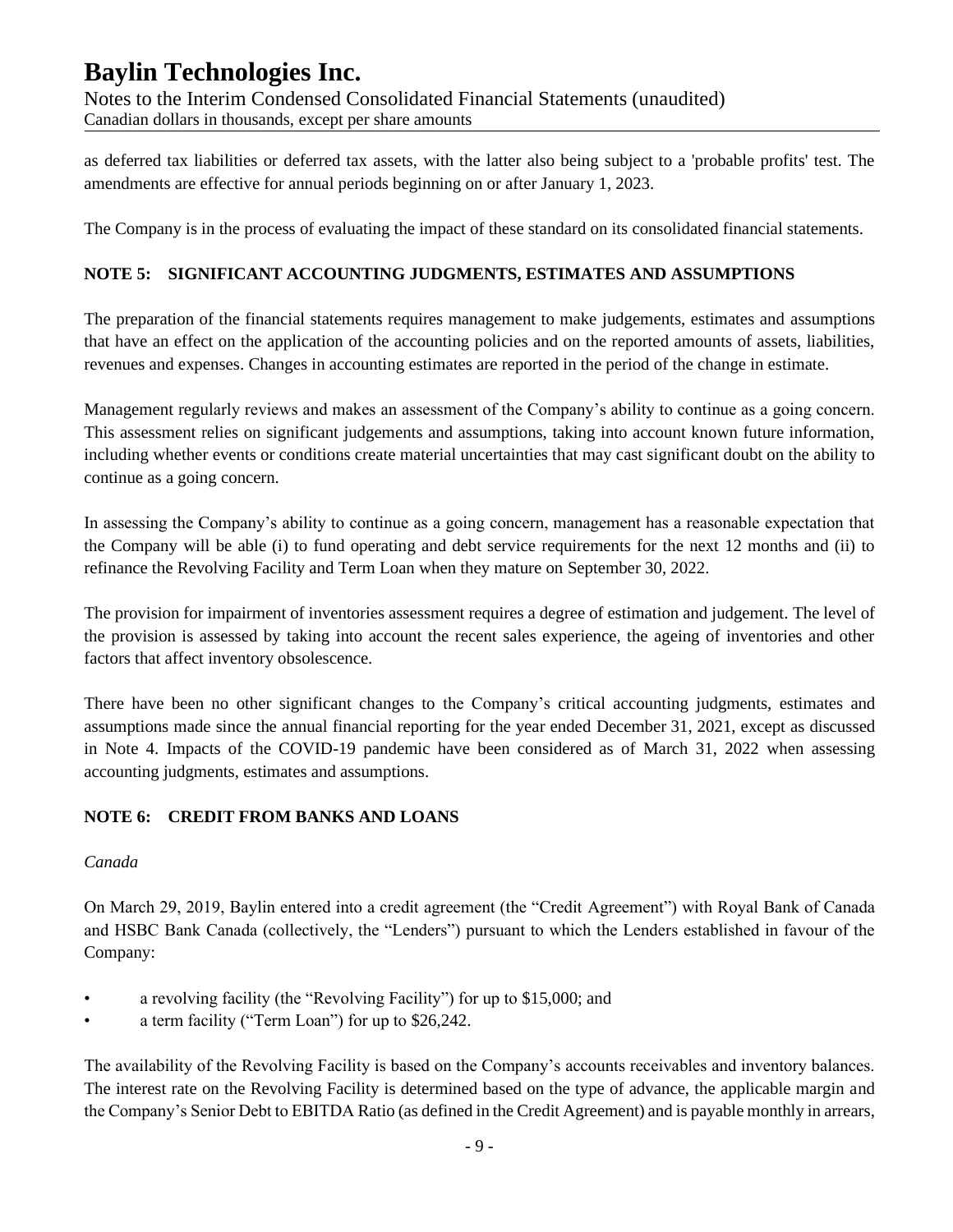Notes to the Interim Condensed Consolidated Financial Statements (unaudited) Canadian dollars in thousands, except per share amounts

as set out in the Credit Agreement. The interest rate on the Revolving Facility (which is drawn in US dollars) was 6.50% as at March 31, 2022 and was 3.59% as at December 31, 2021. The interest rate on the standby fee on the undrawn portion of the Revolving Facility was 0.70% as at March 31, 2022 and December 31, 2021.

The Group may draw on its available revolving credit lines under the Revolving Facility, the China loan (defined below) and the Korea loan (defined below) as needed. As at March 31, 2022, the aggregate revolving credit facilities of the Group were approximately \$18,896, of which \$10,486 was drawn and utilized. As at December 31, 2021, the aggregate revolving credit facilities of the Group were approximately \$18,966, of which \$10,787 was drawn and utilized. As at March 31, 2022, \$6,998 was outstanding, and as at December 31, 2021, \$7,100 was outstanding, under the Revolving Facility.

The principal amount under the Term Loan was fully advanced in US dollars and was used to repay existing indebtedness. Quarterly principal payments in the amount of \$937 commenced on June 30, 2019 with the scheduled interest payments for June 30 and September 30, 2021 being deferred with the consent of the Lenders. As at March 31, 2022, \$16,679 was outstanding under the Term Loan and \$17,956 was outstanding as at December 31, 2021. Effective March 29, 2022, the interest rate on the Credit Facilities will be based on the US Base Rate (as defined in the Credit Agreement). Prior to March 29, 2022, the interest rate on the Term Loan was determined based on the LIBO Rate (as defined in the Credit Agreement) plus the applicable margin and the Company's Senior Debt to EBITDA Ratio. Interest on the Term Loan is payable quarterly in arrears. For the interest period ending March 31, 2022, the last period for which the LIBO Rate applied to the Term Loan, the interest rate on the Term Loan was 3.72% (for the period ending December 31, 2021 – 3.63%).

The Revolving Facility and Term Loan (together, the "Credit Facilities) mature on September 30, 2022.

Commencing July 26, 2019, the Company entered into an interest rate swap arrangement where the LIBO Rate portion of the interest rate on the Term Loan was fixed at 2% until maturity of the swap on March 29, 2022. The interest rate swap contract was valued as a liability within current liabilities on the balance sheet of \$482 at December 31, 2021. The fair value of the interest rate swap contract was valued using a future LIBOR curve.

The Credit Facilities are guaranteed by Baylin's principal operating subsidiaries (other than those in Vietnam) and are secured by substantially all the assets of Baylin and the guarantors. The Credit Agreement includes certain financial covenants, including a Senior Debt to Equity Ratio and Fixed Charge Coverage Ratio (as defined in the Credit Agreement), calculated on a quarterly basis, minimum EBITDA (as defined in the Credit Agreement) and minimum Liquidity (as defined in the Credit Agreement). The Credit Agreement also includes other customary positive and negative covenants (including limitations on dispositions, additional debt, investments, financial assistance, distributions, capital expenditures and changes to the business), and events of default.

The Credit Agreement has previously been amended, most recently as of March 7, 2022. The effect of these amendments is that:

- the maturity date of the Credit Facilities has been extended from March 29, 2022 to September 30, 2022;
- the Senior Debt to EBITDA Ratio and the minimum EBITDA covenant will not apply during the extension period;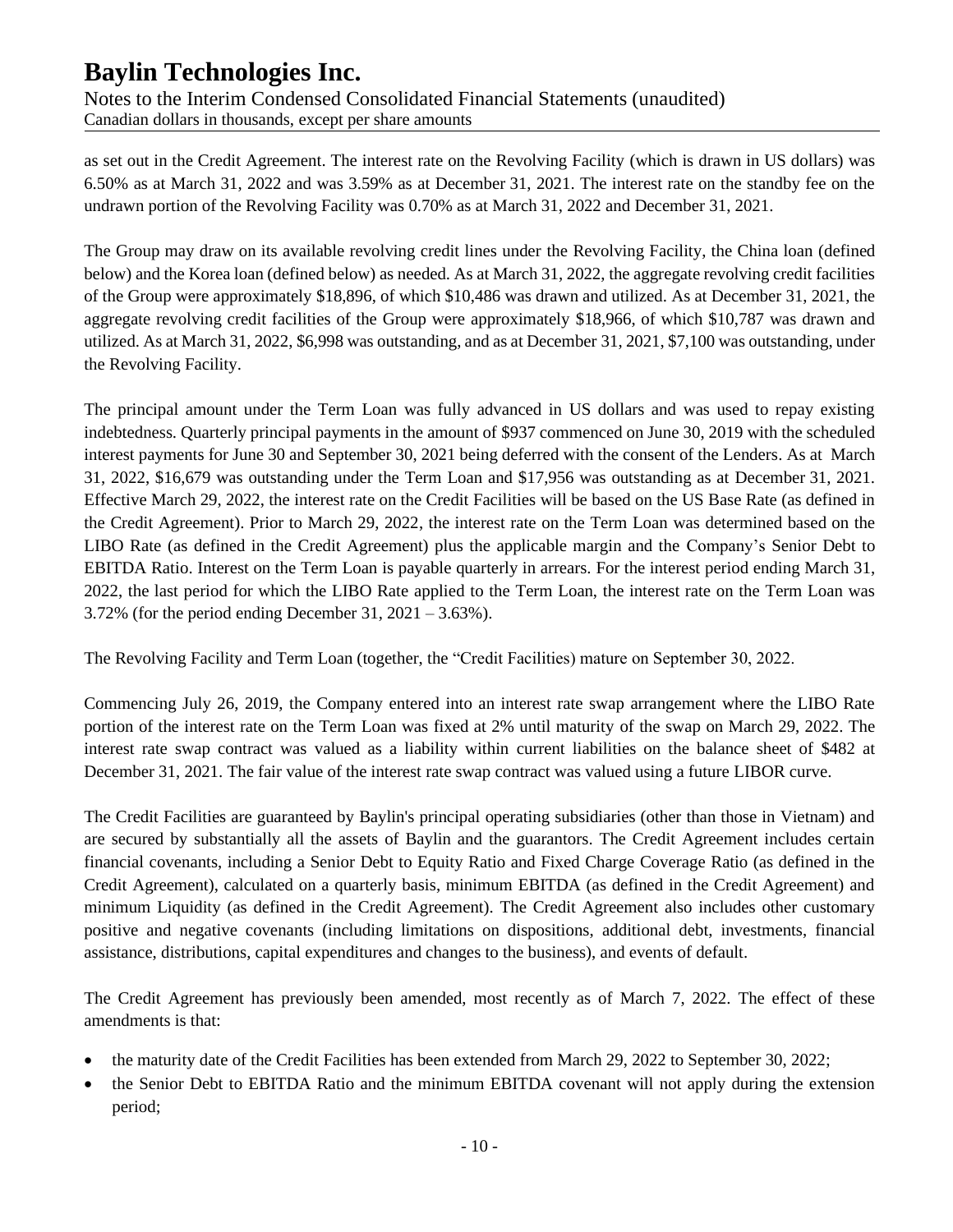Notes to the Interim Condensed Consolidated Financial Statements (unaudited) Canadian dollars in thousands, except per share amounts

- the banks will neither make nor maintain, and Company will no longer be entitled to have, any borrowings with an interest rate based on the LIBO Rate. Instead, the interest rate on the Credit Facilities will be based on the US Base Rate (as defined in the Credit Agreement);
- for the quarters ending December 31, 2021 and following, the Fixed Coverage Ratio remained at 1.15:1.00 but with the 12-month calculation period for determining compliance with the ratio commencing on July 1, 2021 on a cumulative basis;
- the Company is required to maintain a minimum Liquidity of \$10,000;
- the maximum availability under the Revolving Facility was reduced to \$15,000;
- the rate of interest that would otherwise apply at any time the Senior Debt to EBITDA Ratio was equal to or more than 2.75:1.00 was increased by 0.25%; and
- the standby fee that would have applied at any time the Senior Debt to EBITDA Ratio was equal to or more than 2.75:1.00 was increased by 0.05%.

The amendments also included waivers of compliance with certain financial covenants for the quarters ended March 31 and June 30, 2021.

### *China*

The Company's Chinese subsidiary has a Yuan equivalent \$3,488 (December 31, 2021 - \$3,540) short-term credit facility in Chinese Yuan and United States Dollar currency equivalent with the Shanghai Pudong Development Bank ("SPD"). The loan interest rate is set between 1.60% and 5.30% plus the Chinese Central Bank lending rate based on the denomination and loan principle amount drawn. As at March 31, 2022 and December 31, 2021, the full balance was outstanding under this facility.

#### *Korea*

The Company's Korean subsidiary has a South Korean Won equivalent \$412 (December 31, 2021 - \$426) shortterm credit facility with the Shinhan Bank. The loan interest rate is set at 1.4% plus the Korean Central Bank lending rate. The credit facility is secured by an irrevocable letter of credit issued by Baylin to the lender in Korea. As at March 31, 2022, no amount was outstanding and as at December 31, 2021, \$146 was outstanding.

#### *Vietnam*

On October 14, 2020, one of the Company's subsidiaries in Vietnam ("GTD") entered into a credit agreement (the "Vietnam Credit Agreement") with HSBC Bank Vietnam Ltd. ("HSBC Vietnam") pursuant to which HSBC Vietnam established a credit facility in favour of GTD for up to the Vietnamese Dong equivalent of \$3,163 (December 31, 2021 - \$3,214) (the "Vietnam Loan"). As at March 31, 2022, \$2,759 was outstanding, and as at December 31, 2021, \$3,115 was outstanding, under the Vietnam Loan. The interest rate on the Vietnam Loan is determined based on the base lending rate in Vietnam plus a margin of up to 2% and is payable semi-annually in arrears. The Vietnam Loan Agreement requires GTD to pay quarterly principal repayments commencing on March 1, 2022. The Company's other Vietnamese subsidiary ("GTV") is a guarantor of the Vietnam Loan. The Vietnam Loan is secured by certain assets of GTD and GTV. The Vietnam Credit Agreement contains certain financial covenants, for both GTD and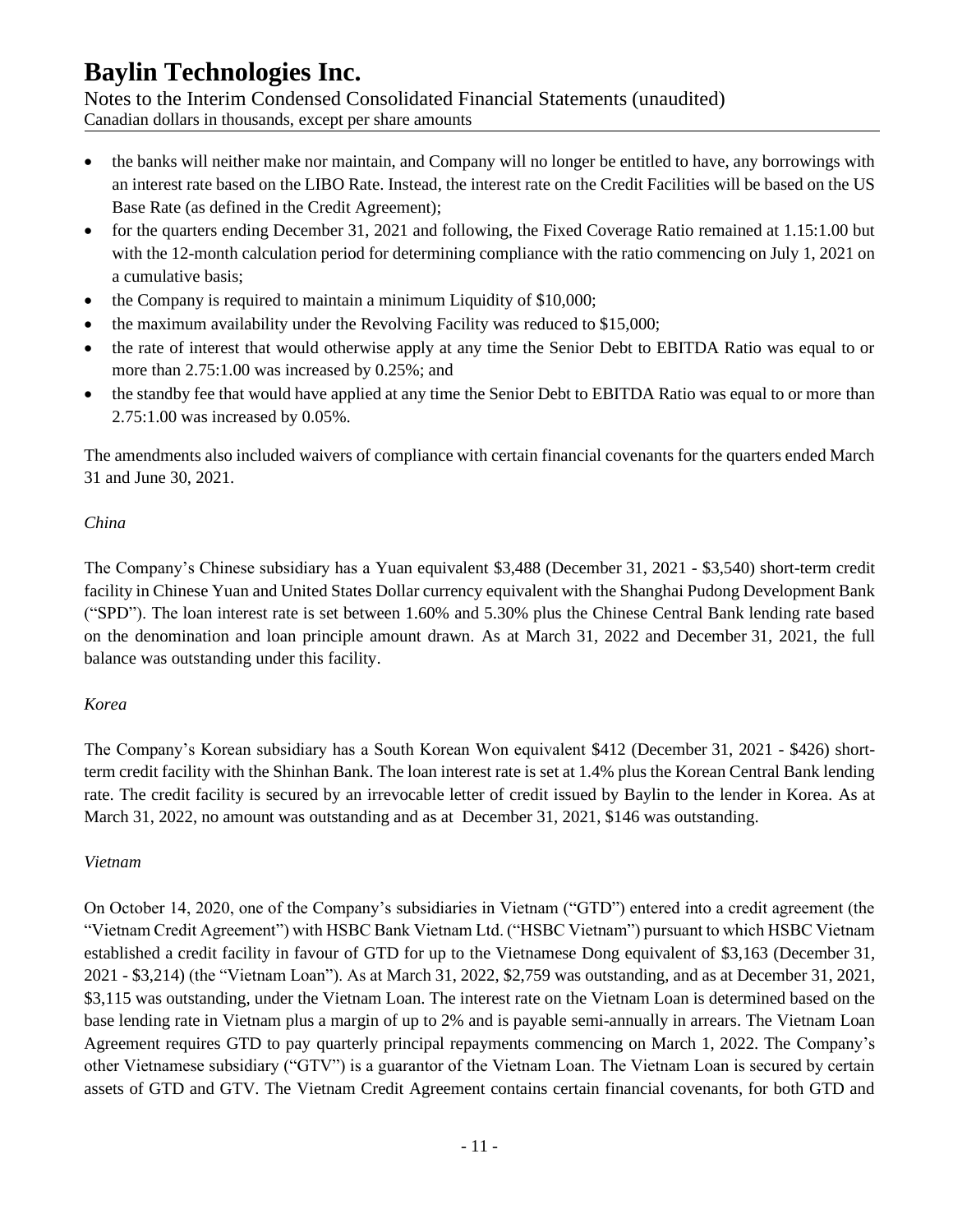Notes to the Interim Condensed Consolidated Financial Statements (unaudited) Canadian dollars in thousands, except per share amounts

GTV, including a Debt Service Coverage Ratio and a Tangible Net Worth Ratio (as defined in the Vietnam Credit Agreement). The Vietnam Credit Agreement also includes other customary covenants and events of default.

The Vietnam Loan required GTD and GTV to meet certain financial covenants. Effective March 11, 2022, Vietnam Credit Agreement was amended (i) to change the maturity date of the Vietnam Loan from February 18, 2024 to August 18, 2022; (ii) to waive the financial covenants; and, (iii) to permit GTD to sell the equipment in the MMU facility and apply the sales proceeds in repayment of the Vietnam Loan. Separately, Baylin has provided an unsecured guarantee for the remaining balance of the Vietnam Loan in favour of HSBC Vietnam. As part of the guarantee, HSBC Vietnam has agreed not to take steps to call the guarantee until September 30, 2022.

### **NOTE 7: CONVERTIBLE DEBENTURES**

On July 10, 2018, the Company completed a bought deal public offering of 7,419,355 subscription receipts ("Subscription Receipts") at \$3.10 per subscription receipt and \$17,250 principal amount of 6.5% extendible convertible unsecured debentures ("Debentures") for aggregate gross proceeds of \$40,250 (the "Offering"). The Debentures bear interest at a rate of 6.5% per annum, payable in arrears semi-annually on June 30 and December 31 of each year and mature on July 10, 2023 (the "Maturity Date"). On July 11, 2018, each Subscription Receipt was converted into one common share.

The Debentures are convertible at the holder's option into common shares at any time prior to the close of business on the earlier of: (i) last business day before the Maturity Date; or (ii) if called for redemption, the business day immediately preceding the date specified by the Company for redemption, at a conversion price of \$3.85 per common share (the "Conversion Price"), being a ratio of approximately 260 common shares per \$1 principal amount of Debentures, subject to adjustment in certain events in accordance with a convertible debenture indenture dated July 10, 2018 (the "Indenture").

Prior to the Maturity Date, the Company may, at its option, subject to providing not more than 60 days' and not less than 30 days' prior notice, redeem the Debentures, in whole or, from time to time, in part, at par plus accrued and unpaid interest provided that the volume-weighted average trading price of the common shares on the Toronto Stock Exchange (the "TSX") for the 20 consecutive trading days ending five trading days preceding the date on which notice of redemption is given (the "Current Market Price") is not less than 125% of the Conversion Price. The Company may, at its option, subject to regulatory approval, elect to satisfy its obligation to pay the principal amount of Debentures on redemption or at maturity, provided no Event of Default (as defined in the Indenture) has occurred and is continuing at such time, upon not more than 60 days' and not less than 30 days' prior written notice, by delivering that number of freely tradeable common shares obtained by dividing the principal amount of the Debentures being repaid by 95% of the Current Market Price on the date of redemption or maturity, as applicable.

Upon a Change of Control of the Company, the Company may be required to repurchase the Debentures, at the option of the holder, in whole or in part, at a price equal to 101% of the principal amount of the Debentures outstanding, plus accrued interest. The Company paid the underwriters a cash commission equal to 6.0% of the aggregate principal amount of the Debentures issued, except Debentures issued to certain directors and officers of the Company for which a reduced commission of 3.0% was paid.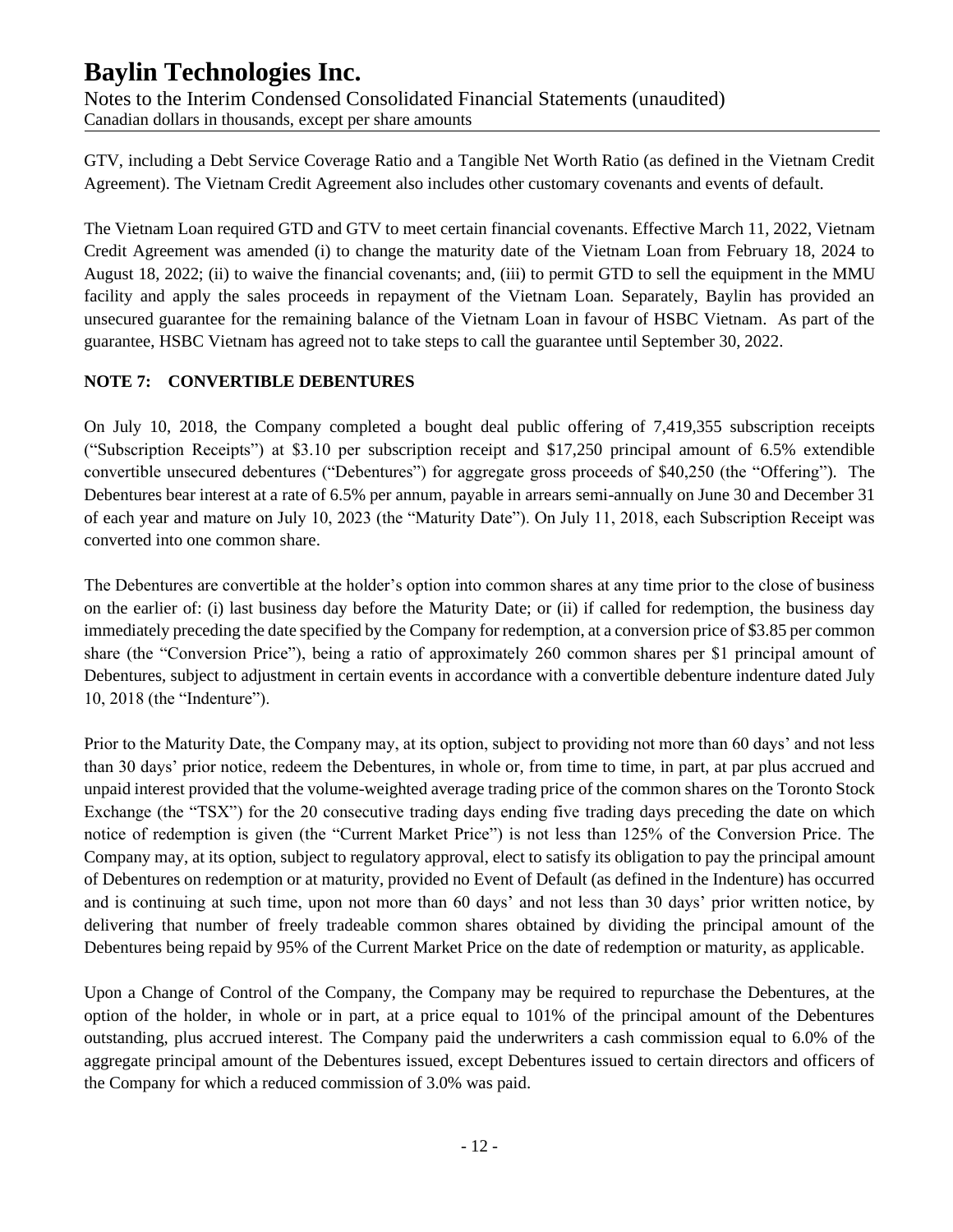Notes to the Interim Condensed Consolidated Financial Statements (unaudited) Canadian dollars in thousands, except per share amounts

During the three months ended March 31, 2022 and March 31, 2021, no principal amount of the Debentures were converted.

|                               | <b>Debentures</b><br><b>Principal</b> |               | <b>Debentures Fair</b><br><b>Value</b> |
|-------------------------------|---------------------------------------|---------------|----------------------------------------|
| Balance as of January 1, 2022 | \$<br>5,115                           | - \$          | 4,859                                  |
| Fair value adjustment         |                                       |               |                                        |
| Balance as of March 31, 2022  | 5,115                                 | \$            | 4,859                                  |
|                               |                                       |               |                                        |
|                               | <b>Debentures</b><br>Principal        |               | <b>Debentures Fair</b><br><b>Value</b> |
| Balance as of January 1, 2021 | \$<br>17,250                          | $\mathcal{S}$ | 14,178                                 |
| Fair value adjustment         |                                       |               | 2,047                                  |

#### **NOTE 8: EMPLOYEE BENEFIT LIABILITIES**

The Group accounts for that part of the payment of compensation that is not covered by contributions in defined contribution plans as a defined benefit plan for which an employee benefit liability is recognized and for which the Group deposits amounts in qualifying insurance policies.

The liability for employee benefits shown in the statement of financial position reflects the present value of the defined benefit obligation less the fair value of the plan assets. The present value of the benefits is determined at year end, based on actuarial valuations.

#### **NOTE 9: SHARE CAPITAL AND SHARE-BASED PAYMENTS**

a. On August 13, 2020, the shareholders of the Company approved a new Omnibus Equity Incentive Plan (the "Omnibus Plan"). The Omnibus Plan permits the board of directors to grant a wide range of long-term incentive awards to participants. The awards include deferred share units ("DSUs"), which are for directors only, performance share units ("PSUs"), restricted share units ("RSUs") and stock options. The Omnibus Plan replaced the separate Deferred Share Unit Plan ("DSU Plan"), Stock Option Plan and Employee Share Compensation Plan ("ESCP"). Awards granted after August 13, 2020 are governed by the Omnibus Plan. Awards granted before that date will continue to be governed by the plan under which they were granted. The number of common shares issuable under the Omnibus Plan, and any other security-based compensation arrangements, including the DSU Plan, Stock Option Plan and ESCP, may not exceed 10% of the number of common shares outstanding from time to time. However, the Omnibus Plan is an "evergreen plan", meaning that any awards that are exercised or settled or terminated without being exercised or settled are available for subsequent grant and do not reduce the number of common shares available to be granted. There are also limitations on the number of common shares that may be issued to insiders.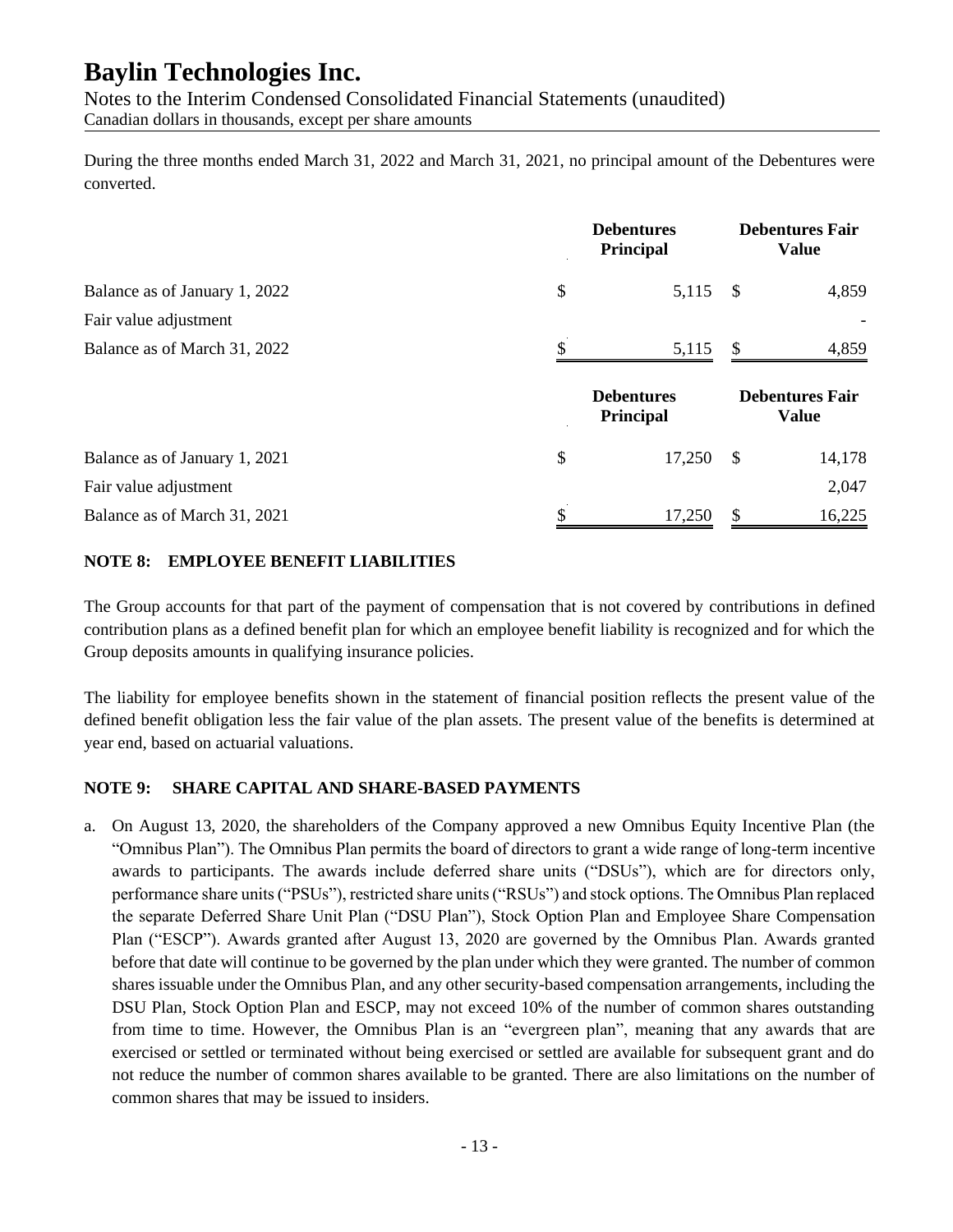Notes to the Interim Condensed Consolidated Financial Statements (unaudited) Canadian dollars in thousands, except per share amounts

- b. The Company may settle DSUs, PSUs and RSUs in (i) common shares issued from treasury, (ii) common shares purchased in the market, (iii) cash or (iv) a combination of common shares and cash. Holders of stock options may exercise their options, (i) by paying the option exercise price or (ii) with the consent of the Company, through a cashless exercise or by receiving a cash payment in lieu of shares.
- c. In the case of DSUs, unless otherwise approved by the board of directors, eligible directors must elect to receive at least 50% and up to 100% of their annual retainers in DSUs. The DSUs are issued on a monthly basis while the director serves as a board member and vest immediately. The DSUs are settled after the member ceases to be a director.

During the three months ended March 31, 2022, certain directors elected to receive a portion of their annual retainer in common shares. The Company recorded \$19 in share capital during the three months ended March 31, 2022, related to this election.

The following table lists the number of DSUs outstanding as at March 31, 2022 and 2021:

|                                                           | <b>Number of DSUs</b> |                           | <b>Weighted average</b><br>price |
|-----------------------------------------------------------|-----------------------|---------------------------|----------------------------------|
| DSUs outstanding as at January 1, 2022                    | 923,315               | \$.                       | 1.45                             |
| DSUs granted during the three months ended March 31, 2022 | 77,843                | \$                        | 0.89                             |
| DSUs outstanding as at March 31, 2022                     | 1,001,158             | \$.                       | 1.40                             |
| DSUs outstanding as at January 1, 2021                    | 583,106               | -S                        | 1.96                             |
| DSUs granted during the three months ended March 31, 2021 | 28,922                | $\boldsymbol{\mathsf{S}}$ | 1.53                             |
| DSUs outstanding as at March 31, 2021                     | 612,028               | \$                        | 1.81                             |

The Company recognized an expense of \$69 in the three months ended March 31, 2022 and \$152 in the three months ended March 31, 2021 within general and administrative expenses with regards to the DSU Plan.

d. In the case of stock options, at the time of granting a stock option, the board of directors will determine (i) the exercise price, being not less than the fair market value of the common shares, (ii) the vesting provisions, generally being three to five years, with an equal number of common shares vesting on each anniversary of the grant date, and (iii) the expiry date, generally being no more than seven years after the grant date.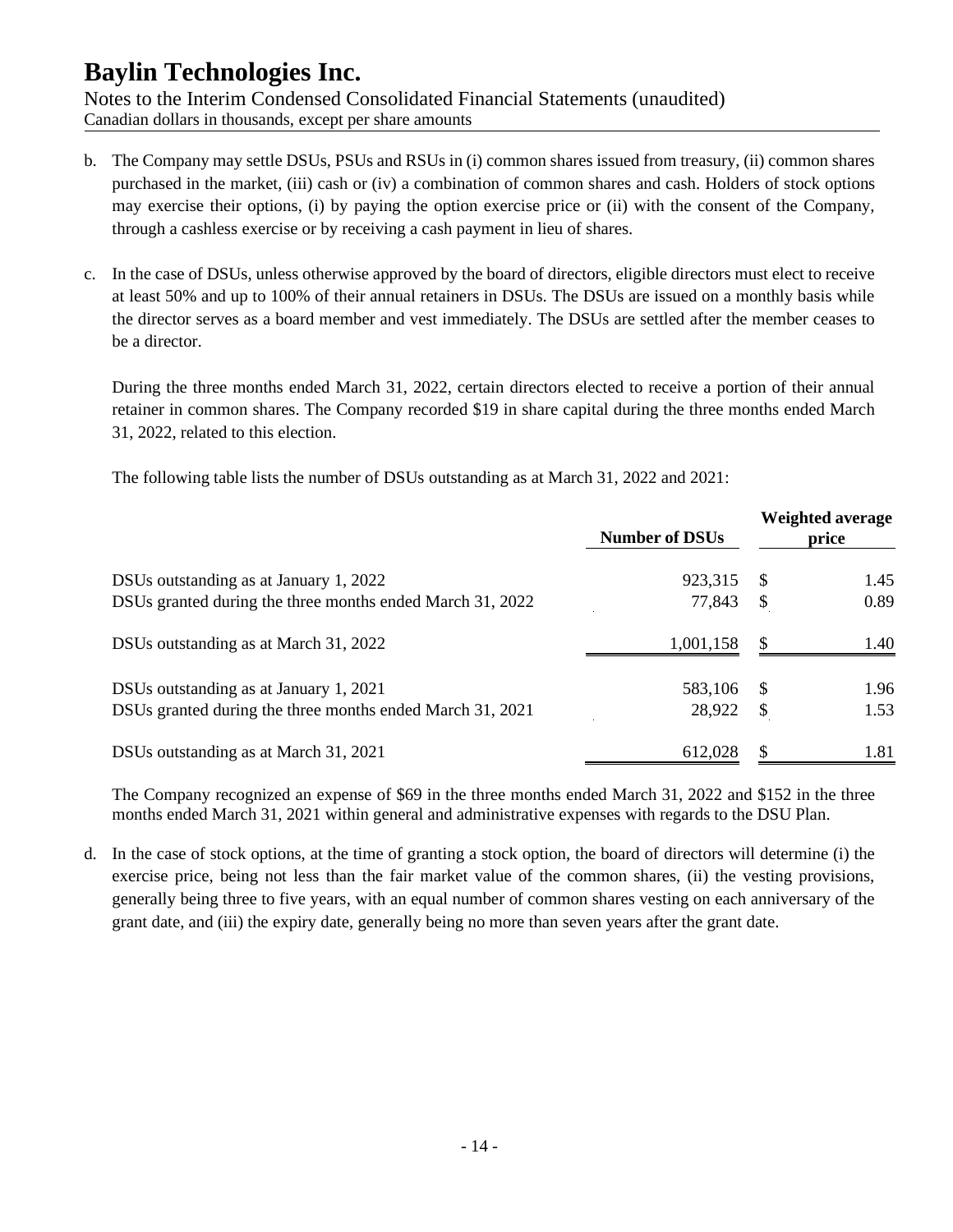Notes to the Interim Condensed Consolidated Financial Statements (unaudited) Canadian dollars in thousands, except per share amounts

The following table summarizes grants of stock options:

|                         |                              |               | Options as at March 31, 2022<br>Exercised, expired, |                        |  |  |  |  |  |
|-------------------------|------------------------------|---------------|-----------------------------------------------------|------------------------|--|--|--|--|--|
| Stock option grant date | <b>Stock options granted</b> | <b>Vested</b> | surrendered or cancelled                            | <b>Net Outstanding</b> |  |  |  |  |  |
| Aug. 8, 2017            | 500,000                      | 500,000       | 200,000                                             | 300,000                |  |  |  |  |  |
| Jul. 11, 2018           | 197,500                      | 81,200        | 185,000                                             | 12,500                 |  |  |  |  |  |
| Nov. 9, 2018            | 250,000                      | 250,000       |                                                     | 250,000                |  |  |  |  |  |
| May 21, 2019            | 270,000                      | 180,000       | 20,000                                              | 250,000                |  |  |  |  |  |
| Nov. 23, 2020           | 150,000                      | 50,000        | ۰                                                   | 150,000                |  |  |  |  |  |
| Jun. 21, 2021           | 900,000                      | -             | $\overline{\phantom{a}}$                            | 900,000                |  |  |  |  |  |
| Aug. 23, 2021           | 75,000                       |               | $\overline{\phantom{a}}$                            | 75,000                 |  |  |  |  |  |
| Jan. 4, 2022            | 400,000                      | -             | ۰                                                   | 400,000                |  |  |  |  |  |
| March 21, 2022          | 2,285,000                    |               |                                                     | 2,285,000              |  |  |  |  |  |
|                         | 5.027.500                    | 1.061.200     | 405,000                                             | 4.622.500              |  |  |  |  |  |

#### **Options as at December 31, 2021 Exercised, expired,**

| Stock option grant date | <b>Stock options granted</b> | <b>Vested</b> | елегсімен, ехріген,<br>surrendered or cancelled | <b>Net Outstanding</b> |  |  |
|-------------------------|------------------------------|---------------|-------------------------------------------------|------------------------|--|--|
| Mar. 30, 2017           | 685,000                      | 456,666       | 685,000                                         |                        |  |  |
| Aug. 8, 2017            | 500,000                      | 500,000       | 200,000                                         | 300,000                |  |  |
| Mar. 10, 2018           | 30,000                       | 20,000        | 30,000                                          |                        |  |  |
| May 17, 2018            | 275,000                      | 181,666       | 275,000                                         |                        |  |  |
| May 22, 2018            | 25,000                       | 5,000         | 25,000                                          |                        |  |  |
| Jul. 11, 2018           | 197,500                      | 81,200        | 151,500                                         | 46,000                 |  |  |
| Nov. 9, 2018            | 250,000                      | 250,000       |                                                 | 250,000                |  |  |
| Mar. 25, 2019           | 325,000                      | 70,000        | 325,000                                         |                        |  |  |
| May 21, 2019            | 270,000                      | 180,000       | 20,000                                          | 250,000                |  |  |
| Aug. 16, 2019           | 60,000                       | 40,000        | 60,000                                          |                        |  |  |
| Nov. 23, 2020           | 150,000                      | 50,000        |                                                 | 150,000                |  |  |
| Jun. 21, 2021           | 900,000                      |               |                                                 | 900,000                |  |  |
| Aug. 23, 2021           | 75,000                       |               |                                                 | 75,000                 |  |  |
|                         | 3,742,500                    | 1,834,532     | 1,771,500                                       | 1,971,000              |  |  |

The fair value of the stock options was estimated at the grant date using the Black Scholes option pricing model, taking into account the terms and conditions upon which the stock options were granted.

| <b>Stock option grant</b><br>date | <b>Stock options</b><br>granted | <b>Exercise</b><br>price |      | <b>Expected</b><br>volatility of the<br>stock prices $(\% )$ | <b>Risk-free</b><br>interest rate $(\% )$ | <b>Expected life</b><br>of stock<br>options (years) |     | <b>Option fair</b><br>value at the<br>grant date |
|-----------------------------------|---------------------------------|--------------------------|------|--------------------------------------------------------------|-------------------------------------------|-----------------------------------------------------|-----|--------------------------------------------------|
| Aug. 8, 2017                      | 500,000                         | \$.                      | 2.00 | 48.69                                                        | 1.55                                      | 5.0                                                 | -S  | 0.89                                             |
| Jul. 11, 2018                     | 197,500                         | S                        | 3.50 | 48.87                                                        | 2.07                                      | 5.0                                                 | \$  | 1.36                                             |
| Nov. 9, 2018                      | 250,000                         | S                        | 3.84 | 48.29                                                        | 2.48                                      | 5.0                                                 | \$. | 1.78                                             |
| May 21, 2019                      | 270,000                         | S                        | 3.57 | 47.88                                                        | 1.65                                      | 5.0                                                 | -S  | 1.67                                             |
| Nov. 23, 2020                     | 150,000                         | S                        | 0.87 | 77.47                                                        | 0.44                                      | 5.0                                                 | S   | 0.55                                             |
| Jun. 21, 2021                     | 900,000                         | S                        | 1.05 | 86.46                                                        | 0.97                                      | 5.0                                                 | \$  | 0.73                                             |
| Aug. 23, 2021                     | 75,000                          | \$                       | 0.78 | 87.43                                                        | 0.82                                      | 5.0                                                 | \$. | 0.49                                             |
| Jan. 4, 2022                      | 400,000                         | S                        | 0.86 | 86.28                                                        | 1.39                                      | 5.0                                                 | \$  | 0.57                                             |
| March 21, 2022                    | 2,285,000                       | \$                       | 0.79 | 77.90                                                        | 2.18                                      | 5.0                                                 | \$  | 0.49                                             |
|                                   | 5,027,500                       |                          |      |                                                              |                                           |                                                     |     |                                                  |

The Company recognized expenses related the Stock Option Plan during the three months ended March 31, 2022 in the amount of \$159 as general and administrative expenses and \$487 during the three months ended March 31, 2021.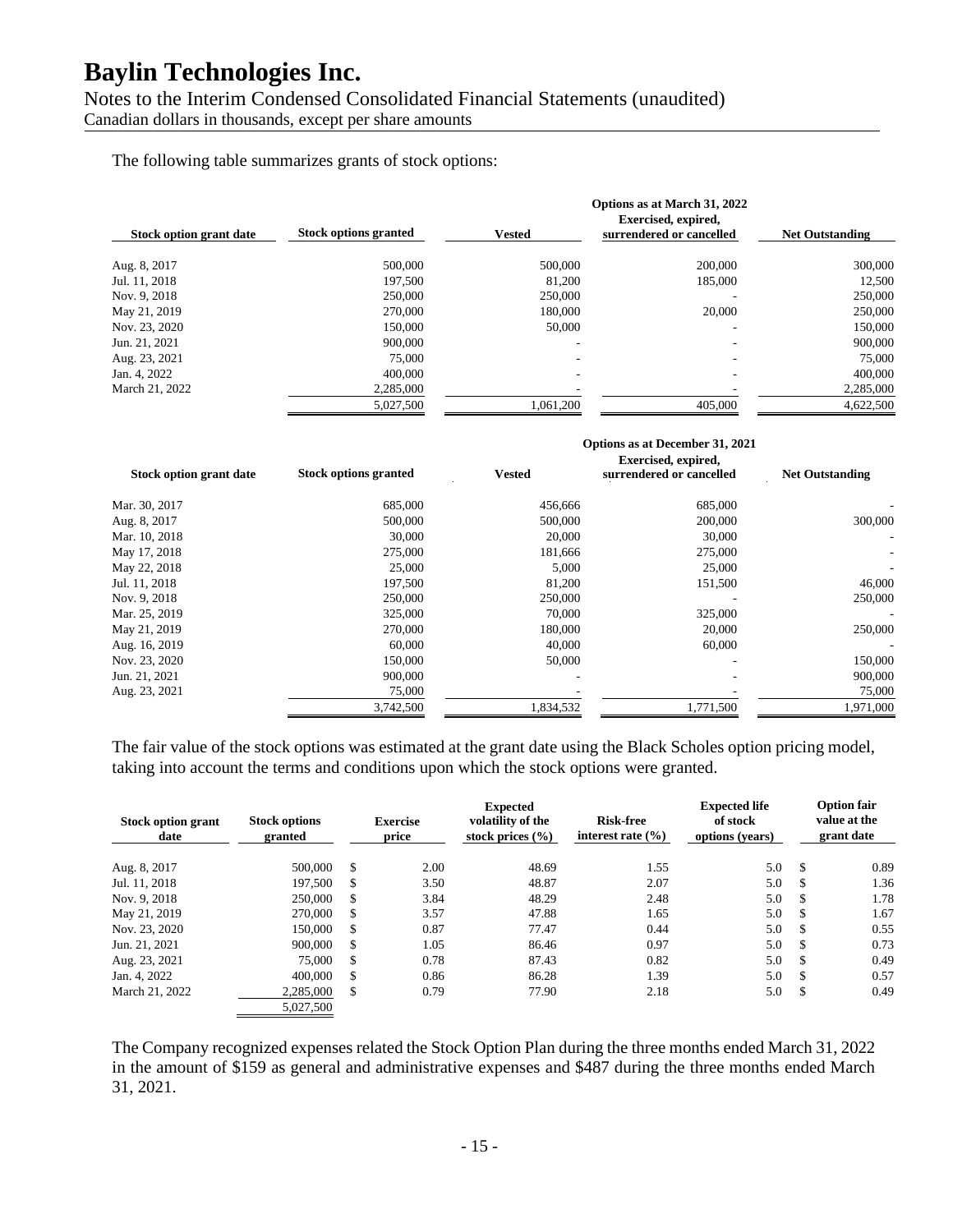Notes to the Interim Condensed Consolidated Financial Statements (unaudited) Canadian dollars in thousands, except per share amounts

e. On December 15, 2020, the Company completed a private placement of 6,666,700 Units (the "Units") at a price of \$0.75 per Unit, each Unit comprised of one common share in the capital of Baylin and one-half of one common share purchase warrant (each whole warrant, a "Common Warrant"). Each Common Warrant is exercisable for one common share at an exercise price of \$1.05 per common share. In connection with the private placement, the agents received a cash commission of \$266 and 200,001 broker warrants ("Broker Warrants"). Each Broker Warrant entitles the holder to acquire one common share at an exercise price of \$0.87 per common share with an exercise period of two years from the closing of the private placement and were valued at \$51. On February 22, 2021, the Company exercised its right to accelerate the expiry date of the Common Warrants to 30 days after delivery of the notice. As of the expiry date, 3,175,450 of the 3,333,350 Common Warrants were exercised for proceeds of \$3,333.

On December 31, 2020, the Company issued 451,070 common shares to holders of the Debentures for \$332 to partially pay the December 31, 2020 interest payment on the Debentures.

The Company entered into an agency agreement dated September 1, 2021, as amended with Paradigm Capital Inc. and Raymond James Ltd, as agents, in connection with a "best efforts" private placement financing (the "Private Placement") of a minimum of 11,765,000 common shares and up to a maximum of 17,648,000 common shares at a subscription price of \$0.85 per common share. On September 1, 2021, the Company completed the first tranche of the Private Placement of 11,765,000 common shares resulting in proceeds to the Company of \$10,000. In connection with the Private Placement, the Company entered into an agreement with 2385796 Ontario Inc. (the "Insider"), the Company's largest shareholder, in which the Insider agreed effectively to purchase common shares in the first tranche with a purchase price equal to the difference between (i) \$10,000 and (ii) the amount paid by other investors (if any) for common shares in the first tranche. Pursuant to that agreement, the Insider purchased all 11,765,000 common shares. Mr. Jeffrey C. Royer, Chairman of the Board of Directors of the Company, exercises control and direction over investment decisions made by the Insider.

### **NOTE 10: EQUITY METHOD INVESTMENT**

Baylin's equity-method investments consist of a 19% interest in Galtronics Canada Ltd. ("GTC"), a Canadian technology company that provides innovative antenna designs and RF test services for wireless communication products, and a 19% interest in Advantech Wireless Research Inc. ("AWR"), a Canadian technology company that designs terrestrial and satellite communications solutions for wireless broadband communication companies. For the three months ended March 31, 2022, transactions between the Company and GTC totaled \$643 and between the Company and AWR totaled nil, consisting primarily of R&D expenses related to the services agreements the Company has with GTC and AWR. As at March 31, 2022, the Company was owed \$1,027 from GTC and \$13 from AWR. For the three months ended March 31, 2021, transactions between the Company and GTC totaled \$908 and between the Company and AWR totaled \$1,471. As at December 31, 2021, the Company was owed \$1,455 from GTC and was owed \$22 by AWR.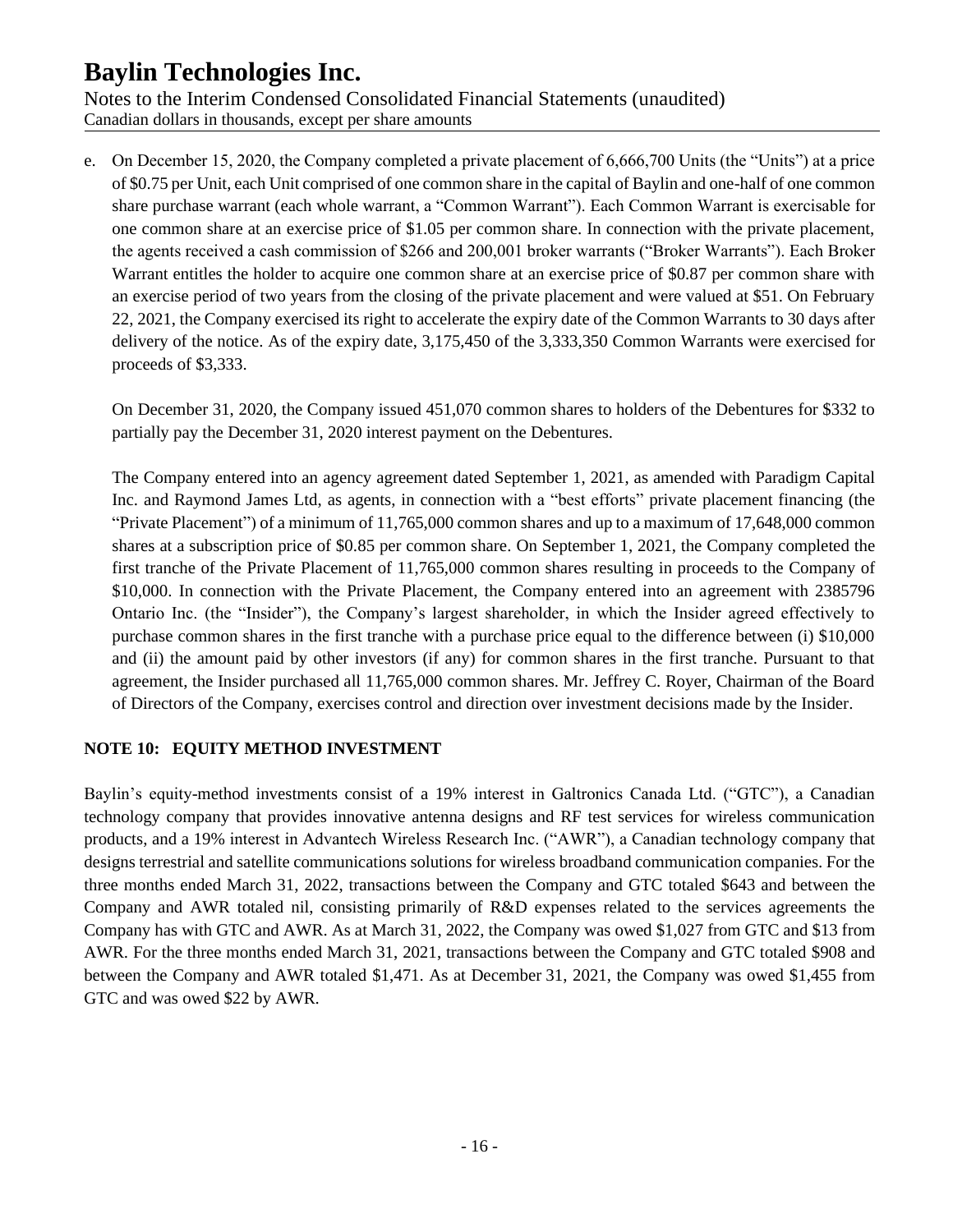Notes to the Interim Condensed Consolidated Financial Statements (unaudited) Canadian dollars in thousands, except per share amounts

Summary financial information for the Corporation's equity-method investments as follows:

|                                              | <b>Galtronics</b><br>Canada Ltd. | As of March 31, 2022<br><b>Advantech</b><br><b>Wireless</b><br><b>Research Inc.</b> |                    | <b>Total</b>             |              | <b>Galtronics</b><br>Canada Ltd. |     | As of December 31, 2021<br><b>Advantech</b><br><b>Wireless</b><br>Research Inc. |      | Total   |
|----------------------------------------------|----------------------------------|-------------------------------------------------------------------------------------|--------------------|--------------------------|--------------|----------------------------------|-----|---------------------------------------------------------------------------------|------|---------|
| Cash                                         | \$<br>177                        | \$<br>24                                                                            | $\mathbf{\hat{S}}$ | 201                      | $\mathbb{S}$ | 145                              | -\$ | 24                                                                              | - \$ | 169     |
| Other current assets                         | 26                               | (101)                                                                               |                    | (75)                     |              | 28                               |     | 1,355                                                                           |      | 1,383   |
| Accounts receivables                         | 1,688                            | 59                                                                                  |                    | 1,747                    |              | 1,688                            |     | 3,598                                                                           |      | 5,286   |
| Property, plant and equipment                | 2,679                            |                                                                                     |                    | 2,679                    |              | 2,740                            |     | 218                                                                             |      | 2,958   |
| Accounts payables and accrued liabilities    | (4,570)                          | (53)                                                                                |                    | (4,623)                  |              | (4,143)                          |     | (4,657)                                                                         |      | (8,800) |
| Net assets                                   | ۰.                               | \$<br>(71)                                                                          | - \$               | (71)                     | S            | 458                              |     | 538                                                                             | S    | 996     |
| Share of equity method investment net assets |                                  |                                                                                     |                    |                          |              |                                  |     |                                                                                 |      |         |
| (liability)                                  |                                  | (13)                                                                                |                    | (13)                     |              | 87                               |     | 102                                                                             |      | 189     |
| Unrecognized equity method losses            |                                  | 13                                                                                  |                    | 13                       |              |                                  |     |                                                                                 |      |         |
|                                              | \$<br>$\overline{\phantom{0}}$   | \$<br>$\sim$                                                                        | \$.                | $\overline{\phantom{a}}$ | \$           | 87                               | S   | 102                                                                             | S    | 189     |

|                                                                 | For the three months ended March 31, 2022<br><b>Galtronics</b><br>Canada Ltd. | Advantech<br><b>Wireless</b><br>Research Inc. | <b>Total</b>       |               | For the three months ended March 31, 2021<br><b>Galtronics</b><br>Canada Ltd. |      | <b>Advantech</b><br><b>Wireless</b><br>Research Inc. |     | <b>Total</b> |
|-----------------------------------------------------------------|-------------------------------------------------------------------------------|-----------------------------------------------|--------------------|---------------|-------------------------------------------------------------------------------|------|------------------------------------------------------|-----|--------------|
| Revenue                                                         | \$<br>643<br>1,097                                                            | \$<br>$\overline{\phantom{a}}$<br>608         | \$<br>643<br>1,705 | \$            | 666<br>870                                                                    | \$   | 605<br>577                                           | \$  | 1,271        |
| Expenses                                                        |                                                                               |                                               |                    |               |                                                                               |      |                                                      |     | 1,447        |
| Net income (loss)                                               | \$<br>$(454)$ \$                                                              | (608)                                         | \$<br>(1,062)      | \$            | (204)                                                                         | - \$ | 28                                                   | -\$ | (176)        |
| Share of equity method investment net income<br>$(\text{loss})$ | (86)                                                                          | (116)                                         | (202)              |               | (39)                                                                          |      | 5                                                    |     | (34)         |
| Unrecognized share of equity method investment                  |                                                                               |                                               |                    |               |                                                                               |      |                                                      |     |              |
| net loss                                                        |                                                                               | 13                                            | 13                 |               | 22                                                                            |      |                                                      |     | 22           |
|                                                                 | \$<br>(86)                                                                    | (103)                                         | (189)              | <sup>\$</sup> | (17)                                                                          | -S   | 5                                                    | S   | (12)         |

#### **NOTE 11: RELATED PARTY TRANSACTIONS**

#### **Share-based payment for executive officers**

These amounts represent the costs of the key executives and employees' grants under the Company's employee share compensation plans and are recognized within general and administrative expenses.

#### **Share-based payment for directors**

These amounts represent the costs of directors' grants of DSUs under the Company's equity compensation plans and are recognized within general and administrative expenses.

#### **Employee Purchase Plan**

These amounts represent the costs of grants under the Company's ESPP and are recognized within general and administrative expenses.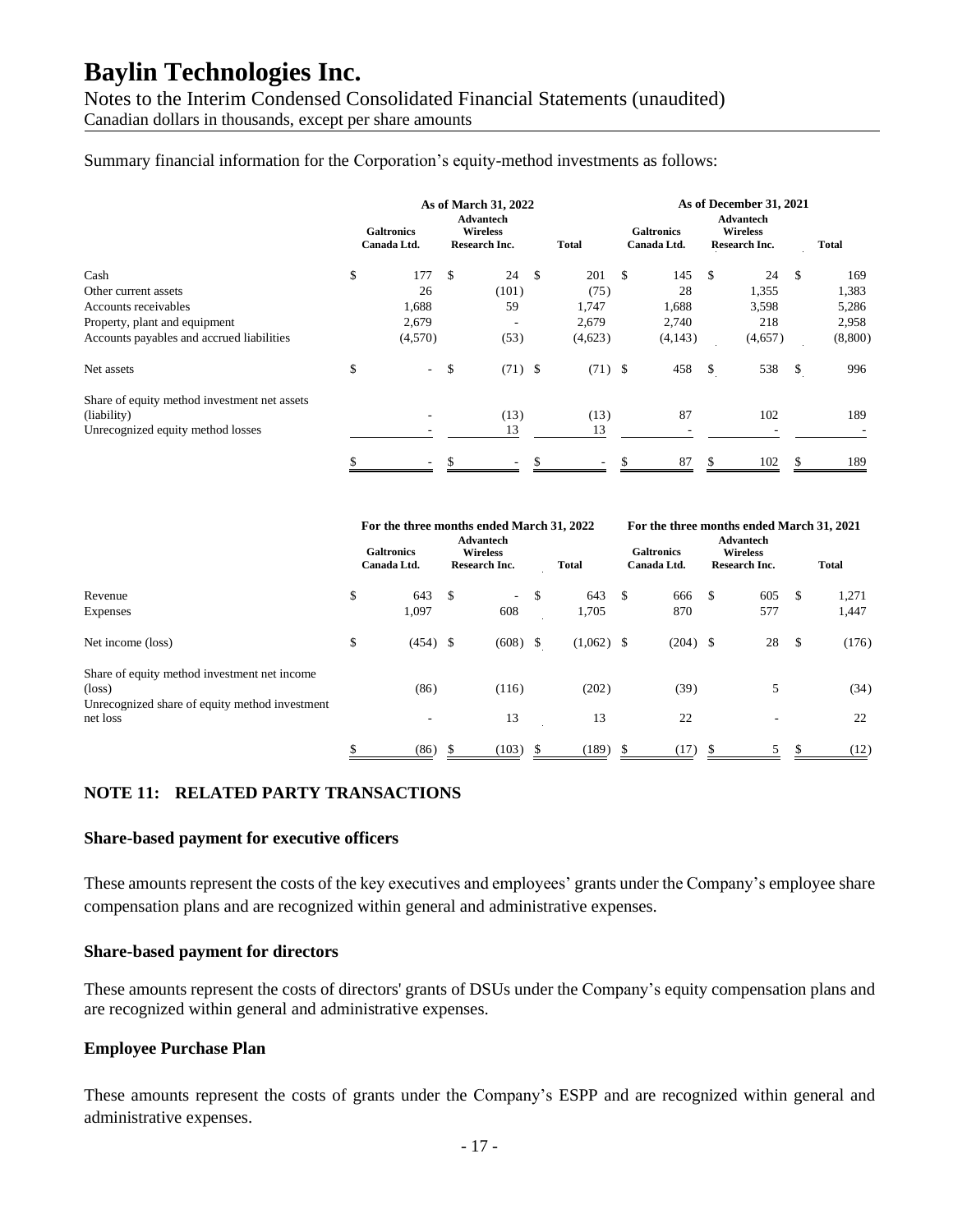Notes to the Interim Condensed Consolidated Financial Statements (unaudited) Canadian dollars in thousands, except per share amounts

#### **Advantech Wireless Inc.**

On January 17, 2018, through a wholly-owned subsidiary, the Company acquired from Advantech Wireless Inc. and certain of its affiliates 100% of the assets (the "Advantech Acquisition") of their radio frequency, terrestrial microwave and antenna equipment divisions. Advantech Wireless Inc. (now known as SpaceBridge Inc. ("SpaceBridge")) was owned and controlled by David Gelerman, a director of the Company until April 3, 2020.

Pursuant to the terms of the Advantech Acquisition, SpaceBridge was entitled to additional compensation of between \$750 and \$3,000 per year in each of 2018 and 2019 conditional on the Advantech Wireless business meeting certain EBITDA targets in those years. The EBITDA targets were not met in 2018 and 2019. On June 1, 2020 SpaceBridge contested that the 2019 EBITDA targets were not met. The Company is opposing the objection.

SpaceBridge and certain of its affiliates acted as an agent for the Company. As at March 31, 2022, no balance was included in trades receivable or accounts payables and accrued liabilities related to the agent. As at December 31, 2021, \$1,353 due to the Company was included in trade receivables and \$1,172 due to the agent was included in accounts payable and accrued liabilities.

During the three months ended March 31, 2022, the Company did not recognize any amount related to the sale of goods to SpaceBridge and certain of its affiliates. During the three months ended March 31, 2021, the Company recognized revenue in the amount of \$74 related to the sale of goods to SpaceBridge.

The Company did not provide services to SpaceBridge or its affiliates during the three months ended March 31, 2022 and the three months ended March 31, 2021 and as of March 31, 2022, no balance was included within trade receivables and as of December 31, 2021, \$397 was included within trade receivables.

### *Legal Proceedings*

The Company is both a plaintiff and defendant in various claims arising out of the Advantech Acquisition. In October 2018, the Company received a payment from the escrow agent of approximately \$1,800 as a result of an indemnity claim made by the Company against the portion of the cash purchase price being held in escrow pursuant to the terms of the Advantech Acquisition. The sum was released by the escrow agent because SpaceBridge failed to contest the indemnity claim within the prescribed time period. After the payment, SpaceBridge filed an application for relief from forfeiture to have the sum returned to the escrow agent. The Company is opposing the application. No date has been set to hear the application.

The Company has filed statements of claim for certain other indemnity obligations of SpaceBridge pursuant to the terms of the Advantech Acquisition. The claims, in the aggregate, total approximately \$5,596. SpaceBridge has filed statements of defence as well as statements of counterclaim. In July 2019, SpaceBridge delivered multiple indemnity claims pursuant to the terms of the Advantech Acquisition, seeking to set off the amounts being claimed by the Company. The Company has contested the indemnity claims.

In June 2019, SpaceBridge filed an application asserting oppression for, among other things, unspecified amounts in relation to the 2018 earn out under the terms of the Advantech Acquisition and for shares in the Company for which set-off has been claimed by the Company. SpaceBridge alleges that Mr. Gelerman was improperly denied from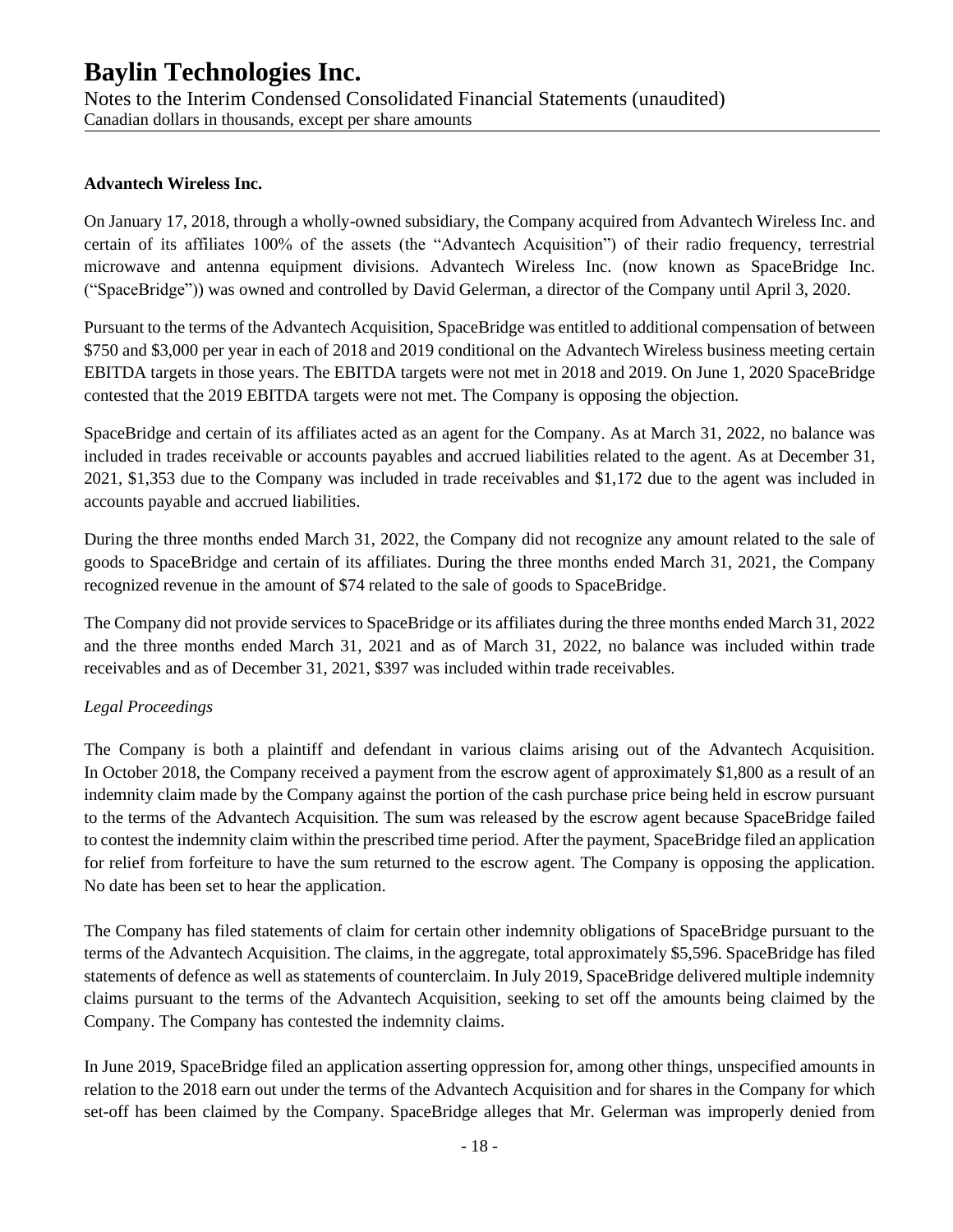Notes to the Interim Condensed Consolidated Financial Statements (unaudited) Canadian dollars in thousands, except per share amounts

participating in the management of the Company, resulting in a lower earn out. The Company will defend the allegations. No date has been set for the application related to claims for compensation. The issue of whether the Company is entitled to assert set-off on the common shares was the subject of an appeal by the Company from a lower court ruling. In February 2021, the Ontario Court of Appeal found in favour of the Company, overturning the lower court's ruling and confirming that the Company is entitled to a right of set-off on the shares. On July 29, 2021, the Supreme Court of Canada denied (with costs) SpaceBridge's application for leave to appeal the judgment of the Court of Appeal.

In January 2020, SpaceBridge filed a statement of claim claiming damages against the Company for various breaches of the asset purchase and other agreements related to the Advantech Acquisition. These claims include the multiple indemnity claims previously made by SpaceBridge as well as additional claims for breach of an agreement governing transitional services provided by the Company following the Advantech Acquisitions and the Consulting Agreement. The claims include loss of business opportunities, improper use of SpaceBridge's books and records, unpaid rent on premise subleased from SpaceBridge as part of the Advantech Acquisition, diminution in the value of Baylin common shares payable as part of the consulting fees under the Consulting Agreement and conversion of inventory after completion of the Advantech Acquisition. Where specified, the amount of damages claimed by SpaceBridge under all claims is at least \$7,165.

In the case of the Company's claims under the asset purchase agreement for breaches of representations related to working capital and closing inventory levels, documentary discovery is currently being conducted and oral discovery is expected to occur, once scheduled, later in 2022.

The Company is unable to determine at this time whether it will be entitled to recover or required to pay any amounts related to these legal proceedings. Accordingly, no provision has been recorded in respect of the claims other than certain rent amounts.

### **Alga**

On July 11, 2018, the Company acquired all of the issued and outstanding shares of Alga Microwave Inc. ("Alga") through a newly incorporated, wholly-owned subsidiary of the Company (the "Alga Acquisition").

For the three months ended March 31, 2022 no amount was recognized and the three months ended March 31, 2021, \$39 was recognized in revenue for premises leased to a company partly owned by Michael Perelshtein, a former employee of Alga.

### *Legal Proceedings*

In the third quarter of 2019, the former shareholders of Alga filed an application asserting that an event occurred which triggered the payment of an earnout in the amount of \$1,000 as detailed in the share purchase agreement. The Company does not agree that the payment has been triggered and has contested the application. No date has been set for the application. The Company is unable to determine at this time whether it will be required to pay any amounts related to these legal proceedings. Accordingly, no provision has been recorded in respect of the claim.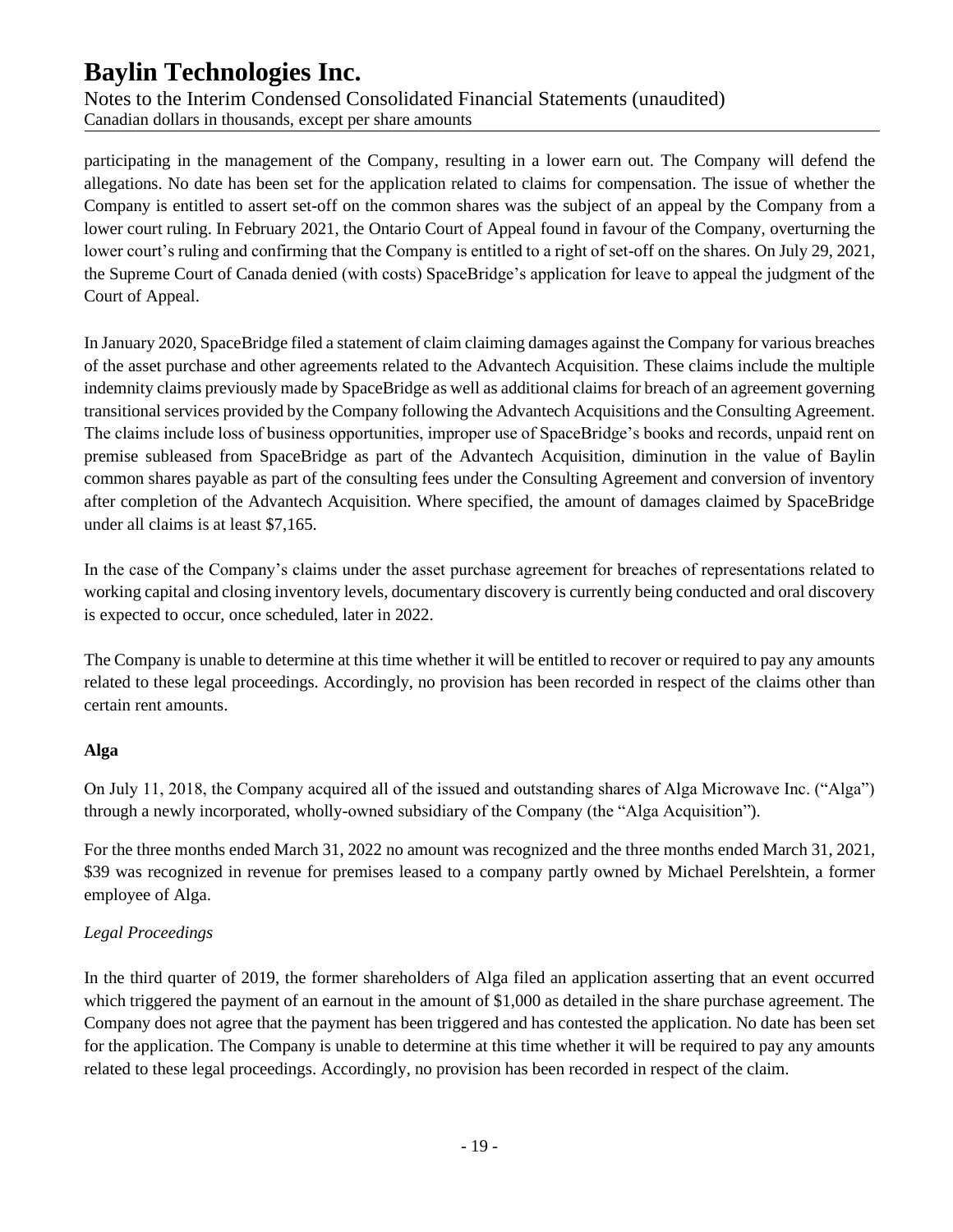Notes to the Interim Condensed Consolidated Financial Statements (unaudited) Canadian dollars in thousands, except per share amounts

In December 2020, a former employee of Alga filed an application asserting he had been constructively dismissed and claiming damages of \$543. The Company is opposing the application and has cross-claimed against the former employee. Alga has made a separate claim against the employee and others, claiming damages for approximately \$2 million, alleging, among other things, a conspiracy to damage Alga's business, wrongful interference with Alga's economic relations and breach of fiduciary duty. The defendants in the previous action have started a separate proceeding against Alga and others claiming the previous action is an abuse of procedure. These actions have now been joined in one proceeding. The Company is unable to determine at this time whether it will be required to pay any amounts related to these legal proceedings. Accordingly, no provision has been recorded in respect of the claim.

### **Other**

The Company retains the services of Mr. Jeffrey C. Royer, pursuant to a services agreement between Mr. Royer and the Company dated as of January 1, 2015, to fulfill the position of Chairman of the board of directors and to provide related strategic leadership and guidance to the board of directors and management of the Company. As consideration for the services provided under the agreement, the Company agreed to pay Mr. Royer an annual fee of \$75 either in cash or securities of the Company as mutually agreed between the Company and Mr. Royer. For the three months ended March 31, 2022, the Company paid \$31 in cash and no amount was paid for the three months ended March 31, 2021, to Mr. Royer under this agreement.

2385796 Ontario Inc. (the "Insider"), the Company's largest shareholder, purchased 17,225,192 common shares in the Private Placement. Mr. Royer exercises control and direction over investment decisions of the Insider.

#### **Director and executive officer remuneration**

The following comprise the remuneration for directors and executive officers:

a. Short-term benefits, pension and post-retirement benefits

These amounts comprise of executive officers' salary and benefits earned during the year, plus bonuses awarded for the year. The amounts also represent the estimated costs of providing defined benefit pensions and other post-retirement benefits to executive officers in respect of the current year of service.

b. Directors' remuneration

These amounts represent fees and expense reimbursement paid to directors.

c. Share-based payment for executive officers

These amounts represent the costs of stock option grants and cost of ESCP, EPP and RSUs.

d. Share-based payment for directors

These amounts represent the costs of DSU grants.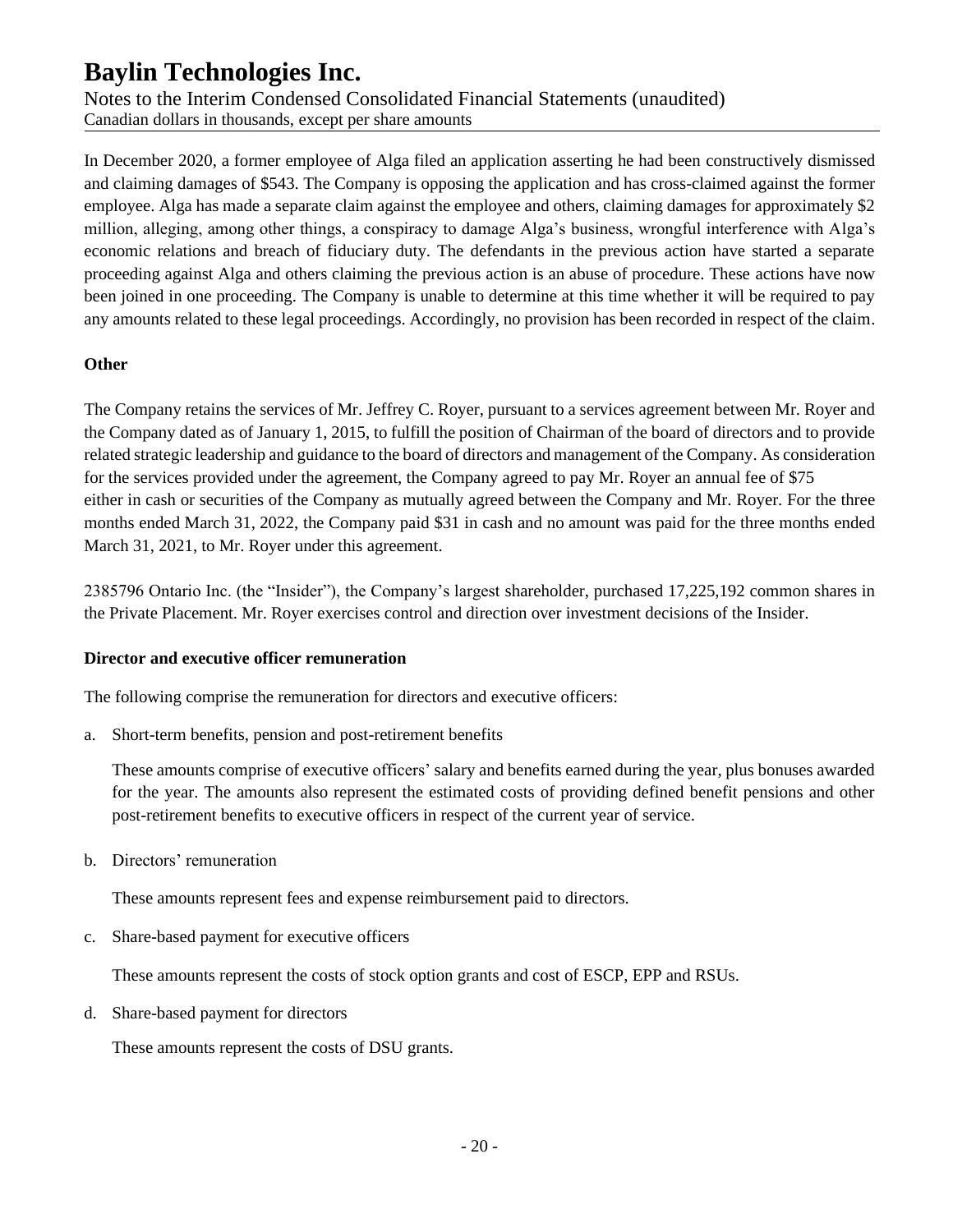Notes to the Interim Condensed Consolidated Financial Statements (unaudited) Canadian dollars in thousands, except per share amounts

The following table summarizes the remuneration of directors and executive officers:

|                                                           | For the three months ended March 31, |       |      |       |  |
|-----------------------------------------------------------|--------------------------------------|-------|------|-------|--|
|                                                           |                                      | 2022  | 2021 |       |  |
| Short-term benefits, pension and post-retirement benefits |                                      | 1.288 |      | 1.173 |  |
| Directors' remuneration                                   |                                      | 60    |      |       |  |
| Share-based payment for executive management              |                                      | 159   |      | 97    |  |
| Share-based payment for directors                         |                                      | 69    |      | 45    |  |

There are no other material related party transactions other than as described herein.

### **NOTE 12: FAIR VALUE MEASUREMENTS**

The Company classifies its financial instruments into the three levels prescribed under the accounting standards.

The following table presents the Company's financial liabilities measured and recognized at fair value:

|                               | As at March 31, 2022 |                |   |                |        |                         |                          |        |              |
|-------------------------------|----------------------|----------------|---|----------------|--------|-------------------------|--------------------------|--------|--------------|
|                               |                      | <b>Level 1</b> |   | Level 2        |        | Level 3                 |                          |        | <b>Total</b> |
| <b>Convertible Debentures</b> | $\mathbb{S}$         | 4,859          |   |                | $-$ \$ |                         |                          | $-$ \$ | 4,859        |
|                               |                      |                |   |                |        | As at December 31, 2021 |                          |        |              |
|                               |                      | <b>Level 1</b> |   | <b>Level 2</b> |        | Level 3                 |                          |        | Total        |
| <b>Convertible Debentures</b> | $\mathbb{S}$         | 4,859          |   | $\sim$         | -\$    |                         | $\overline{\phantom{a}}$ | -\$    | 4,859        |
| <b>Interest Rate Swap</b>     | \$                   | $ \,$          | S | 15             | -S     |                         | $\overline{\phantom{a}}$ | -S     | 15           |

Level 1: The fair value of financial instruments traded in active markets (such as publicly traded derivatives, and trading and available-for-sale securities) is based on quoted (unadjusted) market prices at the end of the reporting period. The quoted market price used for financial assets held by the group is the current bid price.

Level 2: The fair value of financial instruments that are not traded in an active market (for example, over–the–counter derivatives) is determined using valuation techniques. These valuation techniques maximise the use of observable market data where it is available and rely as little as possible on entity specific estimates. If all significant inputs required to fair value an instrument are observable, the instrument is included in level 2.

Level 3: If one or more of the significant inputs is not based on observable market data, the instrument is included in level 3. The present value of future cash flows based on observable yield curves was the valuation technique used to determine the fair value of the interest rate swap.